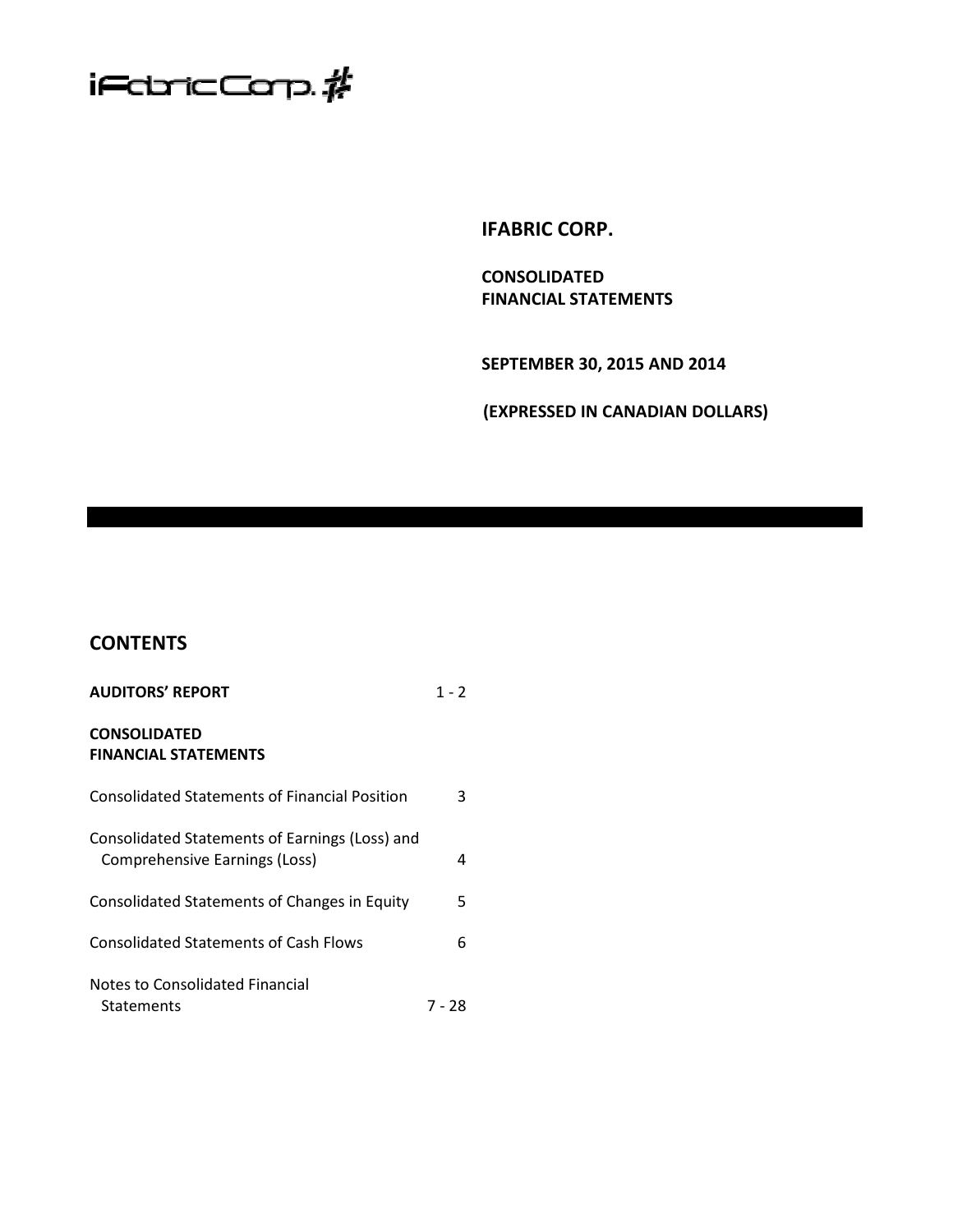

# **INDEPENDENT AUDITORS' REPORT**

# To: The Shareholders of **iFabric Corp.**

We have audited the accompanying consolidated financial statements of iFabric Corp. and its subsidiaries, which comprise the consolidated statements of financial position as at September 30, 2015 and 2014 and the consolidated statements of earnings (loss) and comprehensive earnings (loss), changes in equity and cash flows for the years ended September 30, 2015 and 2014, and a summary of significant accounting policies and other explanatory information.

# *Management's Responsibility for the Consolidated Financial Statements*

Management is responsible for the preparation and fair presentation of these consolidated financial statements in accordance with International Financial Reporting Standards, and for such internal control as management determines is necessary to enable the preparation of consolidated financial statements that are free from material misstatement, whether due to fraud or error.

# *Auditors' Responsibility*

Our responsibility is to express an opinion on these consolidated financial statements based on our audit. We conducted our audit in accordance with Canadian generally accepted auditing standards. Those standards require that we comply with ethical requirements and plan and perform the audit to obtain reasonable assurance about whether the consolidated financial statements are free from material misstatement.

An audit involves performing procedures to obtain audit evidence about the amounts and disclosures in the consolidated financial statements. The procedures selected depend on the auditors' judgment, including the assessment of the risks of material misstatement of the consolidated financial statements, whether due to fraud or error. In making those risk assessments, the auditors consider internal control relevant to the company's preparation and fair presentation of the consolidated financial statements in order to design audit procedures that are appropriate in the circumstances, but not for the purpose of expressing an opinion on the effectiveness of the company's internal control. An audit also includes evaluating the appropriateness of accounting policies used and the reasonableness of accounting estimates made by management, as well as evaluating the overall presentation of the consolidated financial statements.

We believe that the audit evidence we have obtained in our audit is sufficient and appropriate to provide a basis for our audit opinion.



30 St. Clair Avenue West, Suite 1000 Toronto, Ontario M4V 3A1 tel 416.964.7200 | fax 416.964.2025 spllp.com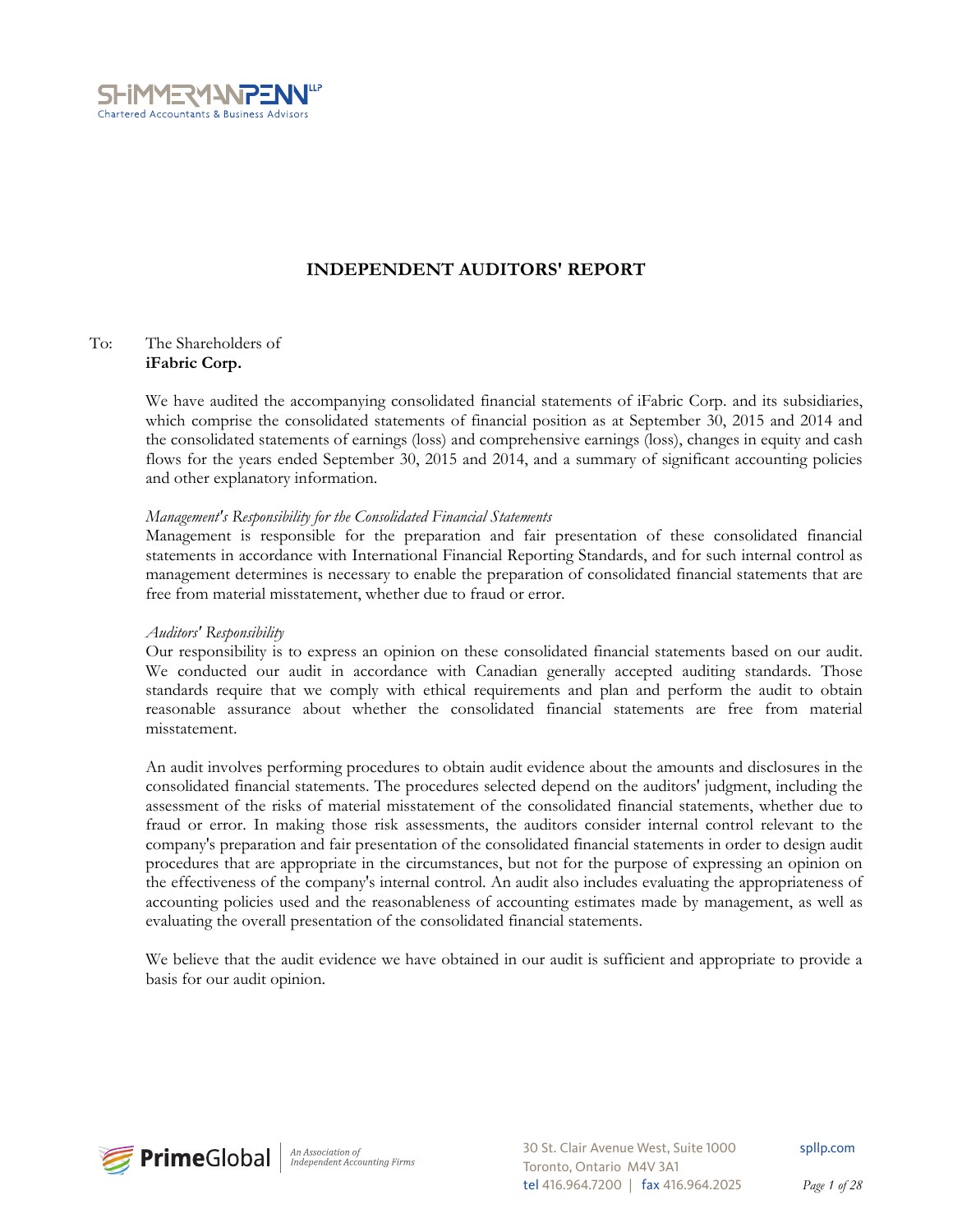

# **INDEPENDENT AUDITORS' REPORT, continued**

*Opinion* 

In our opinion, the consolidated financial statements present fairly, in all material respects, the financial position of iFabric Corp. and its subsidiaries as at September 30, 2015 and 2014 and their financial performance and their cash flows for the years then ended in accordance with International Financial Reporting Standards.

Shimmuman Penn LLP

**Shimmerman Penn LLP**  Chartered Accountants Licensed Public Accountants Toronto, Canada December 23, 2015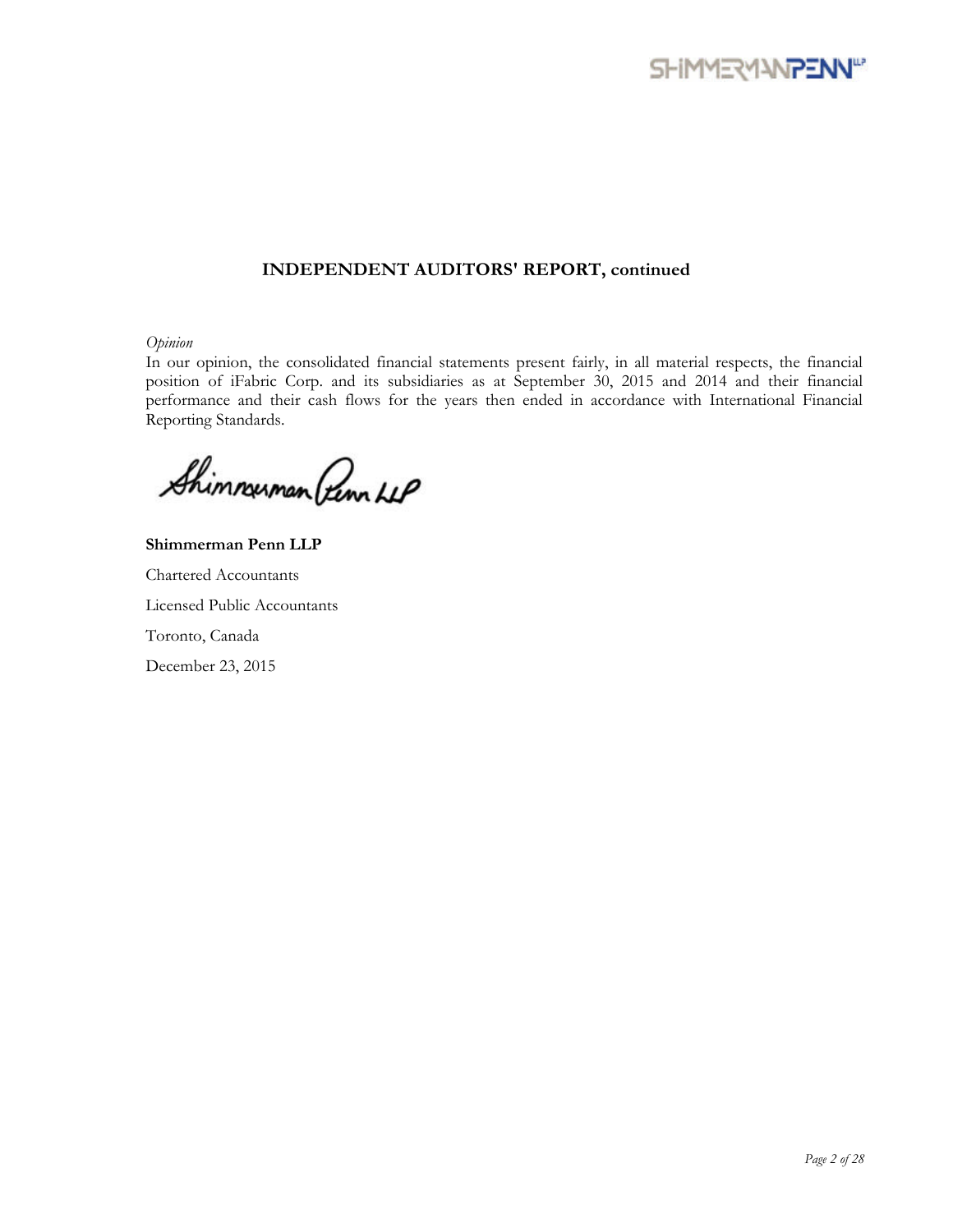# **IFABRIC CORP. CONSOLIDATED STATEMENTS OF FINANCIAL POSITION (Expressed in Canadian Dollars)**

| <b>ASSETS</b><br><b>Current assets</b><br>Cash<br>1,006,385<br>852,016<br>2,143,066<br>2,042,179<br>Accounts receivable (note 4)<br>4,706,426<br>4,412,215<br>Inventories (note 5)<br>Prepaid expenses and deposits (note 6)<br>327,781<br>283,533<br>Foreign exchange forward contracts (note 7)<br>37,686<br>59,828<br>8,066,975<br><b>Total current assets</b><br>7,804,140<br>Non-current assets<br>2,487,880<br>2,527,012<br>Property, plant and equipment (note 8)<br>Deferred development costs (note 9)<br>759,637<br>598,171<br>Deferred income taxes (note 10)<br>720,283<br>453,594<br>Goodwill<br>55,050<br>55,050<br>3,861,384<br>3,795,293<br><b>Total non-current assets</b><br><b>Total assets</b><br>11,928,359<br>11,599,433<br><b>LIABILITIES</b><br><b>Current liabilities</b><br>Bank indebtedness (note 11)<br>251,904<br>Accounts payable and accrued liabilities (note 12)<br>1,470,510<br>1,846,835<br>429,367<br>330,451<br>Income taxes payable<br>Current portion due to related parties (note 13)<br>250,839<br>Current portion of loan payable (note 14)<br>120,000<br>120,000<br><b>Total current liabilities</b><br>2,647,041<br>2,630,159<br><b>Non-current liabilties</b><br>Due to related parties (note 13)<br>548,893<br>972,287<br>860,000<br>980,000<br>Loan payable (note 14)<br><b>Total non-current liabilities</b><br>1,408,893<br>1,952,287<br><b>Total liabilities</b><br>4,055,934<br>4,125,152<br><b>Commitments (note 21)</b><br><b>EQUITY</b><br>Equity attributable to iFabric Corp. shareholders<br>Capital stock (note 20)<br>2,722,194<br>2,743,530<br>Warrants (note 20)<br>704,861<br>704,861<br>Options (note 20)<br>1,241,323<br>757,308<br><b>Retained earnings</b><br>3,167,871<br>3,277,708<br>Total equity attributable to iFabric Corp. shareholders<br>7,857,585<br>7,462,071<br>Non-controlling interest<br>14,840<br>12,210<br>7,872,425<br>7,474,281<br><b>Total equity</b><br><b>Total liabilities and equity</b><br>11,928,359<br>11,599,433 |       | September 30,<br>2015 | September 30,<br>2014 |
|------------------------------------------------------------------------------------------------------------------------------------------------------------------------------------------------------------------------------------------------------------------------------------------------------------------------------------------------------------------------------------------------------------------------------------------------------------------------------------------------------------------------------------------------------------------------------------------------------------------------------------------------------------------------------------------------------------------------------------------------------------------------------------------------------------------------------------------------------------------------------------------------------------------------------------------------------------------------------------------------------------------------------------------------------------------------------------------------------------------------------------------------------------------------------------------------------------------------------------------------------------------------------------------------------------------------------------------------------------------------------------------------------------------------------------------------------------------------------------------------------------------------------------------------------------------------------------------------------------------------------------------------------------------------------------------------------------------------------------------------------------------------------------------------------------------------------------------------------------------------------------------------------------------------------------------------------------------------------------------------------------------|-------|-----------------------|-----------------------|
|                                                                                                                                                                                                                                                                                                                                                                                                                                                                                                                                                                                                                                                                                                                                                                                                                                                                                                                                                                                                                                                                                                                                                                                                                                                                                                                                                                                                                                                                                                                                                                                                                                                                                                                                                                                                                                                                                                                                                                                                                  | As at |                       |                       |
|                                                                                                                                                                                                                                                                                                                                                                                                                                                                                                                                                                                                                                                                                                                                                                                                                                                                                                                                                                                                                                                                                                                                                                                                                                                                                                                                                                                                                                                                                                                                                                                                                                                                                                                                                                                                                                                                                                                                                                                                                  |       |                       |                       |
|                                                                                                                                                                                                                                                                                                                                                                                                                                                                                                                                                                                                                                                                                                                                                                                                                                                                                                                                                                                                                                                                                                                                                                                                                                                                                                                                                                                                                                                                                                                                                                                                                                                                                                                                                                                                                                                                                                                                                                                                                  |       |                       |                       |
|                                                                                                                                                                                                                                                                                                                                                                                                                                                                                                                                                                                                                                                                                                                                                                                                                                                                                                                                                                                                                                                                                                                                                                                                                                                                                                                                                                                                                                                                                                                                                                                                                                                                                                                                                                                                                                                                                                                                                                                                                  |       |                       |                       |
|                                                                                                                                                                                                                                                                                                                                                                                                                                                                                                                                                                                                                                                                                                                                                                                                                                                                                                                                                                                                                                                                                                                                                                                                                                                                                                                                                                                                                                                                                                                                                                                                                                                                                                                                                                                                                                                                                                                                                                                                                  |       |                       |                       |
|                                                                                                                                                                                                                                                                                                                                                                                                                                                                                                                                                                                                                                                                                                                                                                                                                                                                                                                                                                                                                                                                                                                                                                                                                                                                                                                                                                                                                                                                                                                                                                                                                                                                                                                                                                                                                                                                                                                                                                                                                  |       |                       |                       |
|                                                                                                                                                                                                                                                                                                                                                                                                                                                                                                                                                                                                                                                                                                                                                                                                                                                                                                                                                                                                                                                                                                                                                                                                                                                                                                                                                                                                                                                                                                                                                                                                                                                                                                                                                                                                                                                                                                                                                                                                                  |       |                       |                       |
|                                                                                                                                                                                                                                                                                                                                                                                                                                                                                                                                                                                                                                                                                                                                                                                                                                                                                                                                                                                                                                                                                                                                                                                                                                                                                                                                                                                                                                                                                                                                                                                                                                                                                                                                                                                                                                                                                                                                                                                                                  |       |                       |                       |
|                                                                                                                                                                                                                                                                                                                                                                                                                                                                                                                                                                                                                                                                                                                                                                                                                                                                                                                                                                                                                                                                                                                                                                                                                                                                                                                                                                                                                                                                                                                                                                                                                                                                                                                                                                                                                                                                                                                                                                                                                  |       |                       |                       |
|                                                                                                                                                                                                                                                                                                                                                                                                                                                                                                                                                                                                                                                                                                                                                                                                                                                                                                                                                                                                                                                                                                                                                                                                                                                                                                                                                                                                                                                                                                                                                                                                                                                                                                                                                                                                                                                                                                                                                                                                                  |       |                       |                       |
|                                                                                                                                                                                                                                                                                                                                                                                                                                                                                                                                                                                                                                                                                                                                                                                                                                                                                                                                                                                                                                                                                                                                                                                                                                                                                                                                                                                                                                                                                                                                                                                                                                                                                                                                                                                                                                                                                                                                                                                                                  |       |                       |                       |
|                                                                                                                                                                                                                                                                                                                                                                                                                                                                                                                                                                                                                                                                                                                                                                                                                                                                                                                                                                                                                                                                                                                                                                                                                                                                                                                                                                                                                                                                                                                                                                                                                                                                                                                                                                                                                                                                                                                                                                                                                  |       |                       |                       |
|                                                                                                                                                                                                                                                                                                                                                                                                                                                                                                                                                                                                                                                                                                                                                                                                                                                                                                                                                                                                                                                                                                                                                                                                                                                                                                                                                                                                                                                                                                                                                                                                                                                                                                                                                                                                                                                                                                                                                                                                                  |       |                       |                       |
|                                                                                                                                                                                                                                                                                                                                                                                                                                                                                                                                                                                                                                                                                                                                                                                                                                                                                                                                                                                                                                                                                                                                                                                                                                                                                                                                                                                                                                                                                                                                                                                                                                                                                                                                                                                                                                                                                                                                                                                                                  |       |                       |                       |
|                                                                                                                                                                                                                                                                                                                                                                                                                                                                                                                                                                                                                                                                                                                                                                                                                                                                                                                                                                                                                                                                                                                                                                                                                                                                                                                                                                                                                                                                                                                                                                                                                                                                                                                                                                                                                                                                                                                                                                                                                  |       |                       |                       |
|                                                                                                                                                                                                                                                                                                                                                                                                                                                                                                                                                                                                                                                                                                                                                                                                                                                                                                                                                                                                                                                                                                                                                                                                                                                                                                                                                                                                                                                                                                                                                                                                                                                                                                                                                                                                                                                                                                                                                                                                                  |       |                       |                       |
|                                                                                                                                                                                                                                                                                                                                                                                                                                                                                                                                                                                                                                                                                                                                                                                                                                                                                                                                                                                                                                                                                                                                                                                                                                                                                                                                                                                                                                                                                                                                                                                                                                                                                                                                                                                                                                                                                                                                                                                                                  |       |                       |                       |
|                                                                                                                                                                                                                                                                                                                                                                                                                                                                                                                                                                                                                                                                                                                                                                                                                                                                                                                                                                                                                                                                                                                                                                                                                                                                                                                                                                                                                                                                                                                                                                                                                                                                                                                                                                                                                                                                                                                                                                                                                  |       |                       |                       |
|                                                                                                                                                                                                                                                                                                                                                                                                                                                                                                                                                                                                                                                                                                                                                                                                                                                                                                                                                                                                                                                                                                                                                                                                                                                                                                                                                                                                                                                                                                                                                                                                                                                                                                                                                                                                                                                                                                                                                                                                                  |       |                       |                       |
|                                                                                                                                                                                                                                                                                                                                                                                                                                                                                                                                                                                                                                                                                                                                                                                                                                                                                                                                                                                                                                                                                                                                                                                                                                                                                                                                                                                                                                                                                                                                                                                                                                                                                                                                                                                                                                                                                                                                                                                                                  |       |                       |                       |
|                                                                                                                                                                                                                                                                                                                                                                                                                                                                                                                                                                                                                                                                                                                                                                                                                                                                                                                                                                                                                                                                                                                                                                                                                                                                                                                                                                                                                                                                                                                                                                                                                                                                                                                                                                                                                                                                                                                                                                                                                  |       |                       |                       |
|                                                                                                                                                                                                                                                                                                                                                                                                                                                                                                                                                                                                                                                                                                                                                                                                                                                                                                                                                                                                                                                                                                                                                                                                                                                                                                                                                                                                                                                                                                                                                                                                                                                                                                                                                                                                                                                                                                                                                                                                                  |       |                       |                       |
|                                                                                                                                                                                                                                                                                                                                                                                                                                                                                                                                                                                                                                                                                                                                                                                                                                                                                                                                                                                                                                                                                                                                                                                                                                                                                                                                                                                                                                                                                                                                                                                                                                                                                                                                                                                                                                                                                                                                                                                                                  |       |                       |                       |
|                                                                                                                                                                                                                                                                                                                                                                                                                                                                                                                                                                                                                                                                                                                                                                                                                                                                                                                                                                                                                                                                                                                                                                                                                                                                                                                                                                                                                                                                                                                                                                                                                                                                                                                                                                                                                                                                                                                                                                                                                  |       |                       |                       |
|                                                                                                                                                                                                                                                                                                                                                                                                                                                                                                                                                                                                                                                                                                                                                                                                                                                                                                                                                                                                                                                                                                                                                                                                                                                                                                                                                                                                                                                                                                                                                                                                                                                                                                                                                                                                                                                                                                                                                                                                                  |       |                       |                       |
|                                                                                                                                                                                                                                                                                                                                                                                                                                                                                                                                                                                                                                                                                                                                                                                                                                                                                                                                                                                                                                                                                                                                                                                                                                                                                                                                                                                                                                                                                                                                                                                                                                                                                                                                                                                                                                                                                                                                                                                                                  |       |                       |                       |
|                                                                                                                                                                                                                                                                                                                                                                                                                                                                                                                                                                                                                                                                                                                                                                                                                                                                                                                                                                                                                                                                                                                                                                                                                                                                                                                                                                                                                                                                                                                                                                                                                                                                                                                                                                                                                                                                                                                                                                                                                  |       |                       |                       |
|                                                                                                                                                                                                                                                                                                                                                                                                                                                                                                                                                                                                                                                                                                                                                                                                                                                                                                                                                                                                                                                                                                                                                                                                                                                                                                                                                                                                                                                                                                                                                                                                                                                                                                                                                                                                                                                                                                                                                                                                                  |       |                       |                       |
|                                                                                                                                                                                                                                                                                                                                                                                                                                                                                                                                                                                                                                                                                                                                                                                                                                                                                                                                                                                                                                                                                                                                                                                                                                                                                                                                                                                                                                                                                                                                                                                                                                                                                                                                                                                                                                                                                                                                                                                                                  |       |                       |                       |
|                                                                                                                                                                                                                                                                                                                                                                                                                                                                                                                                                                                                                                                                                                                                                                                                                                                                                                                                                                                                                                                                                                                                                                                                                                                                                                                                                                                                                                                                                                                                                                                                                                                                                                                                                                                                                                                                                                                                                                                                                  |       |                       |                       |
|                                                                                                                                                                                                                                                                                                                                                                                                                                                                                                                                                                                                                                                                                                                                                                                                                                                                                                                                                                                                                                                                                                                                                                                                                                                                                                                                                                                                                                                                                                                                                                                                                                                                                                                                                                                                                                                                                                                                                                                                                  |       |                       |                       |
|                                                                                                                                                                                                                                                                                                                                                                                                                                                                                                                                                                                                                                                                                                                                                                                                                                                                                                                                                                                                                                                                                                                                                                                                                                                                                                                                                                                                                                                                                                                                                                                                                                                                                                                                                                                                                                                                                                                                                                                                                  |       |                       |                       |
|                                                                                                                                                                                                                                                                                                                                                                                                                                                                                                                                                                                                                                                                                                                                                                                                                                                                                                                                                                                                                                                                                                                                                                                                                                                                                                                                                                                                                                                                                                                                                                                                                                                                                                                                                                                                                                                                                                                                                                                                                  |       |                       |                       |
|                                                                                                                                                                                                                                                                                                                                                                                                                                                                                                                                                                                                                                                                                                                                                                                                                                                                                                                                                                                                                                                                                                                                                                                                                                                                                                                                                                                                                                                                                                                                                                                                                                                                                                                                                                                                                                                                                                                                                                                                                  |       |                       |                       |
|                                                                                                                                                                                                                                                                                                                                                                                                                                                                                                                                                                                                                                                                                                                                                                                                                                                                                                                                                                                                                                                                                                                                                                                                                                                                                                                                                                                                                                                                                                                                                                                                                                                                                                                                                                                                                                                                                                                                                                                                                  |       |                       |                       |
|                                                                                                                                                                                                                                                                                                                                                                                                                                                                                                                                                                                                                                                                                                                                                                                                                                                                                                                                                                                                                                                                                                                                                                                                                                                                                                                                                                                                                                                                                                                                                                                                                                                                                                                                                                                                                                                                                                                                                                                                                  |       |                       |                       |
|                                                                                                                                                                                                                                                                                                                                                                                                                                                                                                                                                                                                                                                                                                                                                                                                                                                                                                                                                                                                                                                                                                                                                                                                                                                                                                                                                                                                                                                                                                                                                                                                                                                                                                                                                                                                                                                                                                                                                                                                                  |       |                       |                       |
|                                                                                                                                                                                                                                                                                                                                                                                                                                                                                                                                                                                                                                                                                                                                                                                                                                                                                                                                                                                                                                                                                                                                                                                                                                                                                                                                                                                                                                                                                                                                                                                                                                                                                                                                                                                                                                                                                                                                                                                                                  |       |                       |                       |
|                                                                                                                                                                                                                                                                                                                                                                                                                                                                                                                                                                                                                                                                                                                                                                                                                                                                                                                                                                                                                                                                                                                                                                                                                                                                                                                                                                                                                                                                                                                                                                                                                                                                                                                                                                                                                                                                                                                                                                                                                  |       |                       |                       |
|                                                                                                                                                                                                                                                                                                                                                                                                                                                                                                                                                                                                                                                                                                                                                                                                                                                                                                                                                                                                                                                                                                                                                                                                                                                                                                                                                                                                                                                                                                                                                                                                                                                                                                                                                                                                                                                                                                                                                                                                                  |       |                       |                       |

Approved on behalf of the Board of Directors on December 23, 2015:

*"Hylton Karon"* "*Hilton Price"*  Director Director

The accompanying notes are an integral part of these consolidated financial statements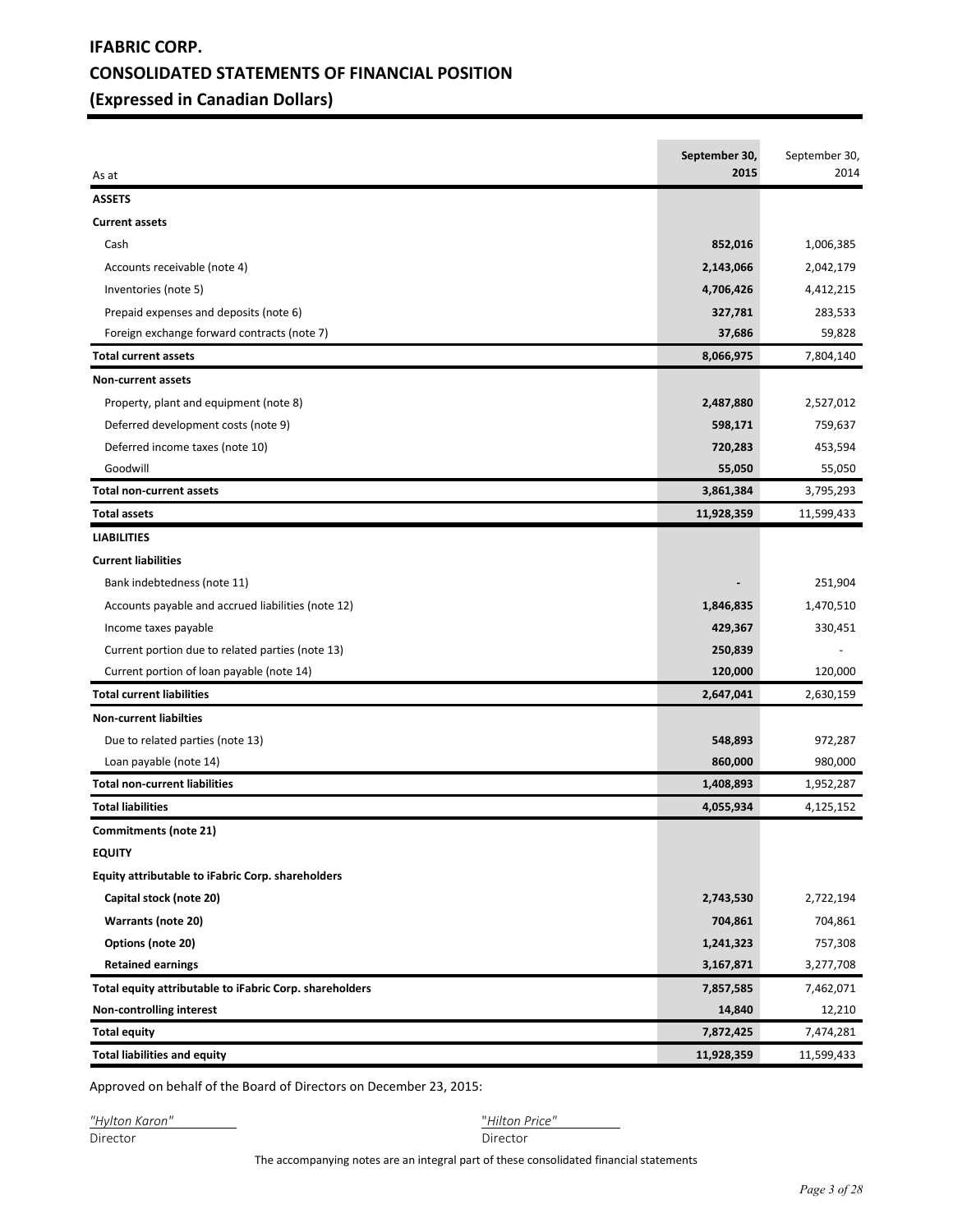# **IFABRIC CORP. CONSOLIDATED STATEMENTS OF EARNINGS (LOSS) AND COMPREHENSIVE EARNINGS (LOSS) (Expressed in Canadian Dollars)**

| For the year ended September 30,                      | 2015       | 2014       |
|-------------------------------------------------------|------------|------------|
| <b>REVENUE</b>                                        | 13,074,848 | 13,021,482 |
| <b>COST OF SALES</b>                                  | 6,604,018  | 6,313,902  |
| <b>GROSS PROFIT</b>                                   | 6,470,830  | 6,707,580  |
| <b>EXPENSES</b>                                       |            |            |
| Selling, general and administrative costs (note 16)   | 6,042,353  | 5,428,068  |
| Interest on operating line                            | 16,451     | 12,106     |
| Interest on long-term debt                            | 43,077     | 49,512     |
| Amortization of property, plant and equipment         | 39,133     | 41,877     |
| Amortization of deferred development costs            | 161,465    | 144,400    |
|                                                       | 6,302,479  | 5,675,963  |
| <b>EARNINGS FROM OPERATIONS</b>                       | 168,351    | 1,031,617  |
| OTHER EXPENSES (INCOME)                               |            |            |
| Share-based compensation                              | 493,351    | 328,674    |
| Gain on foreign exchange                              | (397, 243) | (87, 413)  |
| Sundry income                                         | (9, 546)   | (13, 152)  |
|                                                       | 86,562     | 228,109    |
| <b>EARNINGS BEFORE INCOME TAXES</b>                   | 81,789     | 803,508    |
| PROVISION FOR (RECOVERY OF) INCOME TAXES (note 18)    |            |            |
| Current                                               | 455,685    | 378,832    |
| Deferred                                              | (266, 689) | (116, 472) |
|                                                       | 188,996    | 262,360    |
| NET EARNINGS (LOSS) AND COMPREHENSIVE EARNINGS (LOSS) | (107, 207) | 541,148    |
| NET EARNINGS (LOSS) ATTRIBUTABLE TO:                  |            |            |
| iFabric Corp. shareholders                            | (109, 837) | 542,214    |
| Non-controlling interest                              | 2,630      | (1,066)    |
|                                                       | (107, 207) | 541,148    |
| <b>EARNINGS (LOSS) PER SHARE (note 19)</b>            |            |            |
| <b>Basic</b>                                          | (0.004)    | 0.021      |
| Diluted                                               | (0.004)    | 0.020      |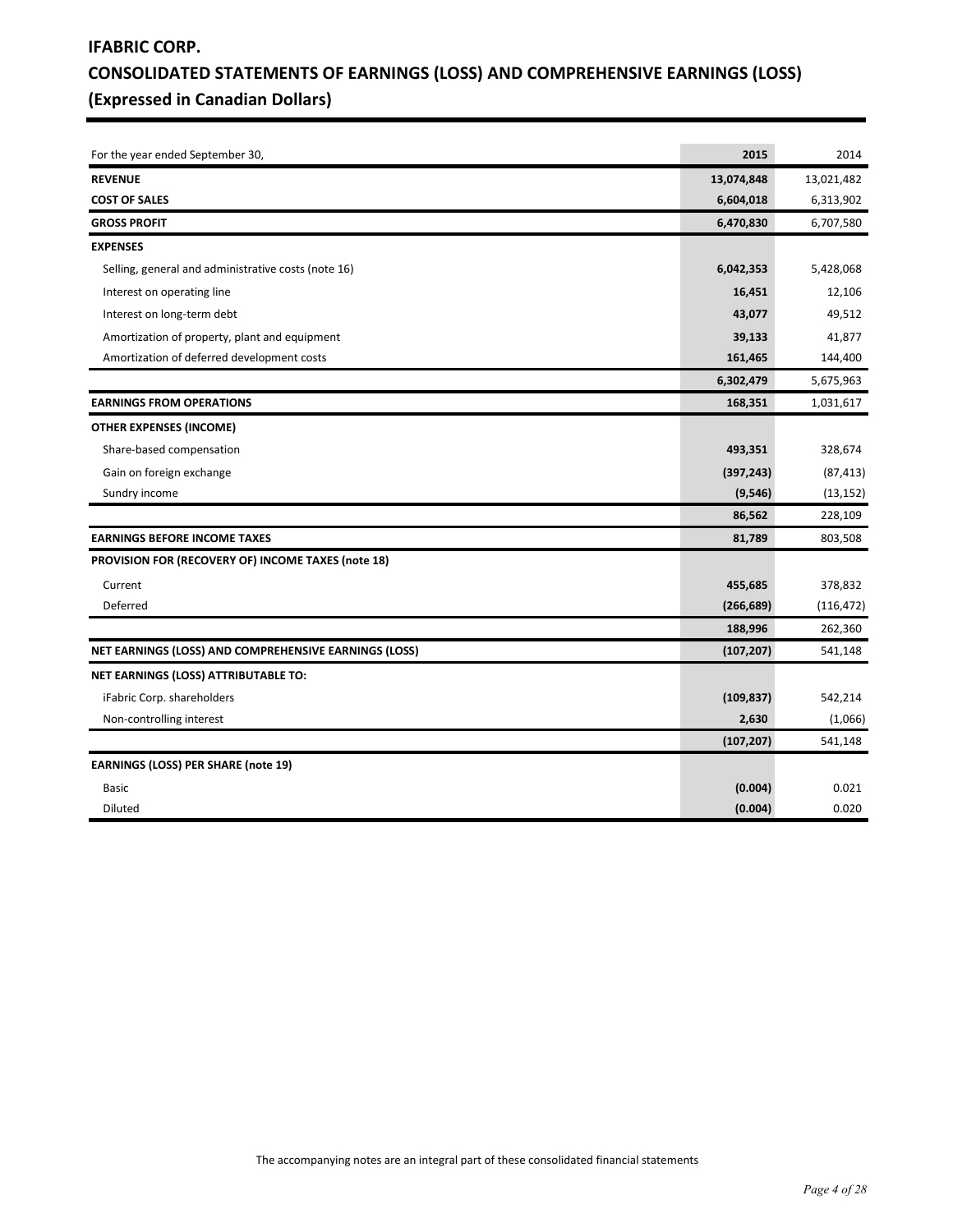# **IFABRIC CORP. CONSOLIDATED STATEMENTS OF CHANGES IN EQUITY (Expressed in Canadian Dollars)**

|                                                                                 |                          |                          | Attributable to iFabric Corp. shareholders |                      |                                                 |                          |                             |              |
|---------------------------------------------------------------------------------|--------------------------|--------------------------|--------------------------------------------|----------------------|-------------------------------------------------|--------------------------|-----------------------------|--------------|
|                                                                                 | Capital stock            | Warrants                 | Options                                    | Retained<br>earnings | Accumulated<br>other<br>comprehensive<br>income | Total                    | Non-controlling<br>interest | Total equity |
| Balance at September 30, 2013                                                   | 1,978,987                |                          | 436,414                                    | 2,735,494            |                                                 | 5,150,895                | 13,276                      | 5,164,171    |
| Total comprehensive earnings (loss)                                             | $\overline{\phantom{a}}$ |                          | $\overline{\phantom{a}}$                   | 542,214              |                                                 | 542,214                  | (1,066)                     | 541,148      |
| Private placement                                                               | 1,629,000                |                          |                                            |                      |                                                 | 1,629,000                | $\overline{\phantom{a}}$    | 1,629,000    |
| Fair value of shareholder warrants issued on<br>private placement               | (579, 293)               | 579,293                  |                                            |                      |                                                 | $\overline{\phantom{a}}$ | $\overline{\phantom{a}}$    |              |
| Share issue costs - cash                                                        | (198, 712)               | $\overline{\phantom{a}}$ |                                            |                      | $\blacksquare$                                  | (198, 712)               | -                           | (198, 712)   |
| Share issue costs - fair value of agent warrants<br>issued on private placement | (125, 568)               | 125,568                  |                                            |                      |                                                 |                          | $\overline{\phantom{a}}$    |              |
| Share-based compensation                                                        | $\overline{\phantom{a}}$ | $\overline{\phantom{a}}$ | 328,674                                    |                      | $\overline{\phantom{a}}$                        | 328,674                  | ٠                           | 328,674      |
| Exercise of options                                                             | 17,780                   | $\overline{\phantom{a}}$ | (7,780)                                    |                      |                                                 | 10,000                   | $\overline{\phantom{a}}$    | 10,000       |
| Balance at September 30, 2014                                                   | 2,722,194                | 704,861                  | 757,308                                    | 3,277,708            |                                                 | 7,462,071                | 12,210                      | 7,474,281    |
| Total comprehensive earnings (loss)                                             | $\overline{\phantom{a}}$ |                          | $\overline{\phantom{a}}$                   | (109, 837)           |                                                 | (109, 837)               | 2,630                       | (107, 207)   |
| Exercise of options                                                             | 21,336                   |                          | (9, 336)                                   |                      |                                                 | 12,000                   | $\overline{\phantom{a}}$    | 12,000       |
| Share-based compensation                                                        | $\overline{\phantom{a}}$ |                          | 493,351                                    |                      | $\overline{\phantom{a}}$                        | 493,351                  | $\overline{\phantom{a}}$    | 493,351      |
| Balance at September 30, 2015                                                   | 2,743,530                | 704,861                  | 1,241,323                                  | 3,167,871            |                                                 | 7,857,585                | 14,840                      | 7,872,425    |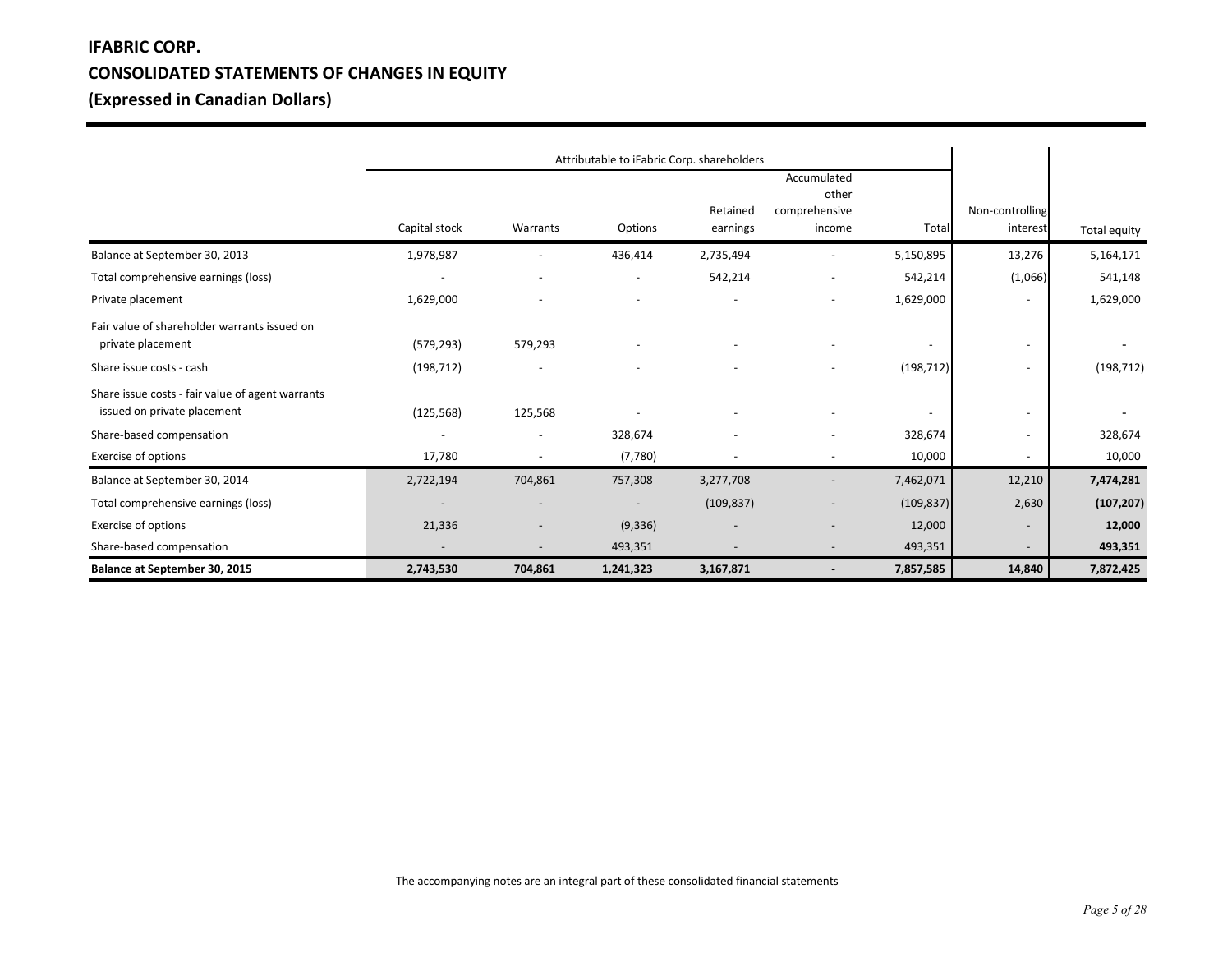# **IFABRIC CORP. CONSOLIDATED STATEMENTS OF CASH FLOWS (Expressed in Canadian Dollars)**

| For the year ended September 30,                            | 2015           | 2014        |
|-------------------------------------------------------------|----------------|-------------|
| CASH WAS PROVIDED BY (USED IN)                              |                |             |
| <b>OPERATING ACTIVITIES</b>                                 |                |             |
| Total comprehensive earnings (loss)                         | (107, 207)     | 541,148     |
| Items not affecting cash                                    |                |             |
| Amortization of property, plant and equipment               | 39,133         | 41,877      |
| Amortization of deferred development costs                  | 161,465        | 144,400     |
| Gain on sale of property, plant and equipment               |                | (2,731)     |
| Fair value adjustment on foreign exchange forward contracts | 2,212          | (4,958)     |
| Share-based compensation                                    | 493,351        | 328,674     |
| Deferred income tax recovery                                | (266, 689)     | (116, 472)  |
|                                                             | 322,265        | 931,938     |
| Change in non-cash operating working capital items          |                |             |
| Accounts receivable                                         | (100, 888)     | (954, 823)  |
| Inventories                                                 | (294, 211)     | (892, 624)  |
| Prepaid expenses and deposits                               | (44, 247)      | (108,092)   |
| Foreign exchange forward contracts                          | 19,930         |             |
| Investment tax credits recoverable                          |                | 12,826      |
| Accounts payable and accrued liabilities                    | 376,326        | 342,861     |
| Income taxes payable                                        | 98,916         | 93,794      |
|                                                             | 55,826         | (1,506,058) |
|                                                             | 378,091        | (574, 120)  |
| <b>FINANCING ACTIVITIES</b>                                 |                |             |
| Bank operating line                                         | (251, 904)     | (155, 697)  |
| Due to related parties                                      | (172, 556)     | (12, 454)   |
| Repayment of loan                                           | (120,000)      | (133, 893)  |
| Share and warrant issuances (note 20)                       | 12,000         | 1,639,000   |
| Share and warrant issuance costs - cash (note 20)           |                | (198, 712)  |
|                                                             | (532, 460)     | 1,138,244   |
| <b>INVESTING ACTIVITIES</b>                                 |                |             |
| Purchase of property, plant and equipment                   |                | (28, 354)   |
| Proceeds on disposal of property, plant and equipment       |                | 13,484      |
|                                                             | $\blacksquare$ | (14, 870)   |
| <b>CHANGE IN CASH POSITION</b>                              | (154, 369)     | 549,254     |
| CASH, beginning of year                                     | 1,006,385      | 457,131     |
| CASH, end of year                                           | 852,016        | 1,006,385   |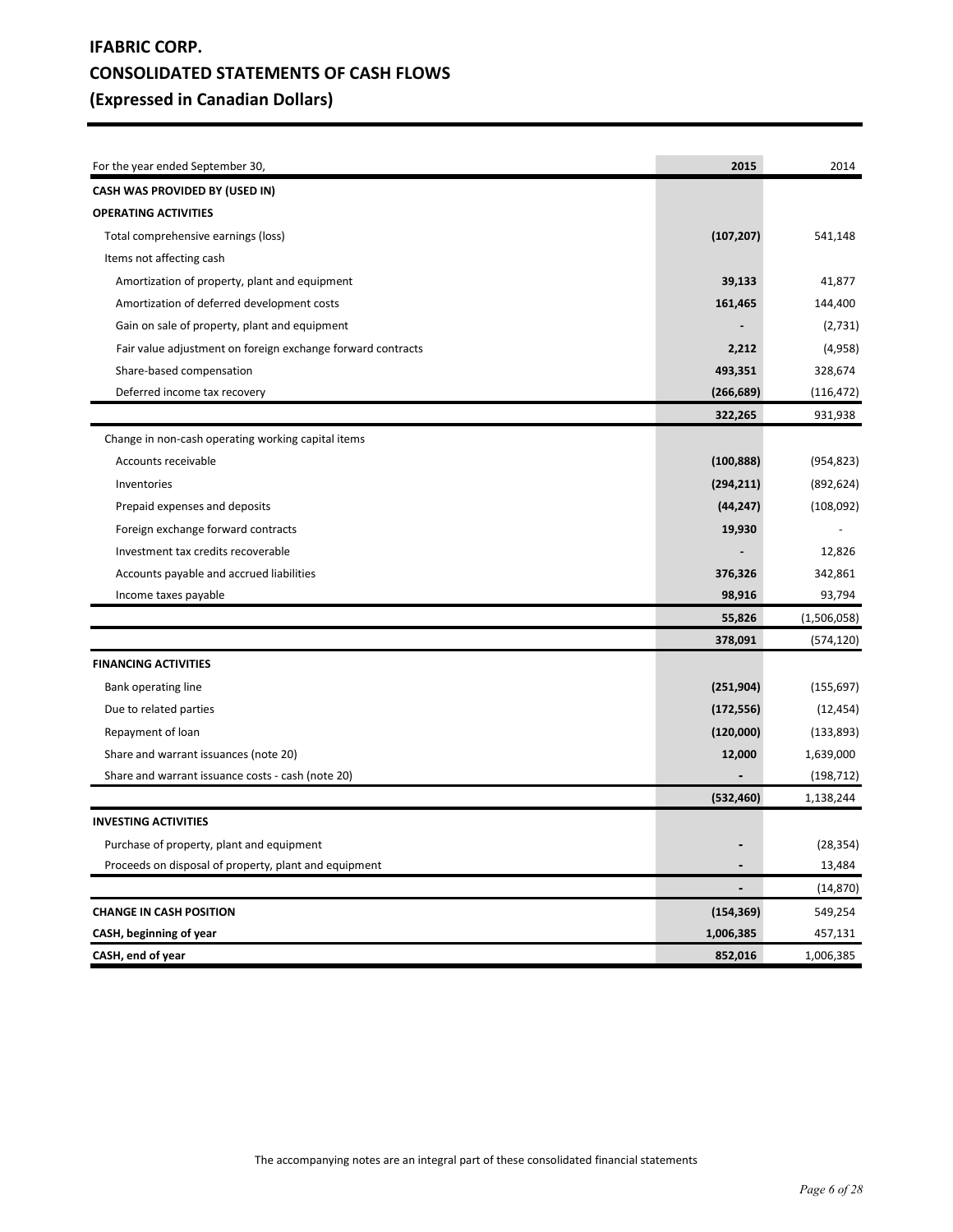## **1. NATURE OF OPERATIONS**

iFabric Corp. ("iFabric or the Company") is a Canadian public company, incorporated under the Alberta Business Corporations Act and is domiciled in Canada. iFabric is listed on the Toronto Stock Exchange ("TSX") under the trading symbol "IFA". The head office is located at 525 Denison Street, Unit 1, Markham, Ontario, Canada.

The Company's principle activities relate to the business of designing and manufacturing women's intimate apparel and sleepwear, as well as a range of complimenting accessories. The Company is also in the business of distributing a range of specialty textiles as well as a number of chemical products that are suitable for application to textiles.

## **2. BASIS OF PREPARATION**

### **(a) Statement of compliance**

 The Company prepares its consolidated financial statements in accordance with International Financial Reporting Standards ("IFRS") as issued by the International Accounting Standards Board ("IASB").

### **(b) Basis of measurement**

These consolidated financial statements were prepared on a historical cost basis except for certain items which may be accounted for at fair value as further discussed in subsequent notes, using the significant accounting policies and measurement basis summarized below.

## **(c) Functional and presentation currency**

These consolidated financial statements are presented in Canadian dollars which is the Company's functional currency.

## **3. SUMMARY OF SIGNIFICANT ACCOUNTING POLICIES**

The principal accounting policies applied in the preparation of these consolidated financial statements are set out below. These policies have been consistently applied to all the periods presented, unless otherwise stated.

## **(a) Basis of consolidation**

The consolidated financial statements include the accounts of iFabric Corp., and its wholly-owned subsidiaries:

 (i) Coconut Grove Textiles Inc., which includes the consolidated accounts of its wholly-owned subsidiaries Coconut Grove Pads Inc., Intelligent Fabric Technologies (North America) Inc. and CG Intimates Inc., a U.S. company. It also includes the accounts of 2074160 Ontario Inc., which is a 60% owned subsidiary.

(ii) Protx (Shanghai) Trading Co., Ltd., a company incorporated in China.

All inter-corporate balances and transactions have been eliminated on consolidation.

## **(b) Revenue recognition**

 Revenue is measured at the fair value of the consideration received or receivable. Revenue is reduced for discounts and rebates, which have been provided to certain of the Company's customers as a condition of sale. An allowance for the discounts and rebates is netted against total accounts receivable outstanding.

 Revenue is recognized when the Company has transferred the significant risks and rewards of ownership to the customer, the amount of revenue can be measured reliably, it is probable that the economic benefits associated with the transaction will flow to the entity, the costs incurred or to be incurred can be measured reliably, and the Company maintains no continuing managerial involvement to the degree usually associated with ownership nor effective control over the goods sold.

## **(c) Cash**

Cash consists of cash on hand and bank balances held at various major financial institutions.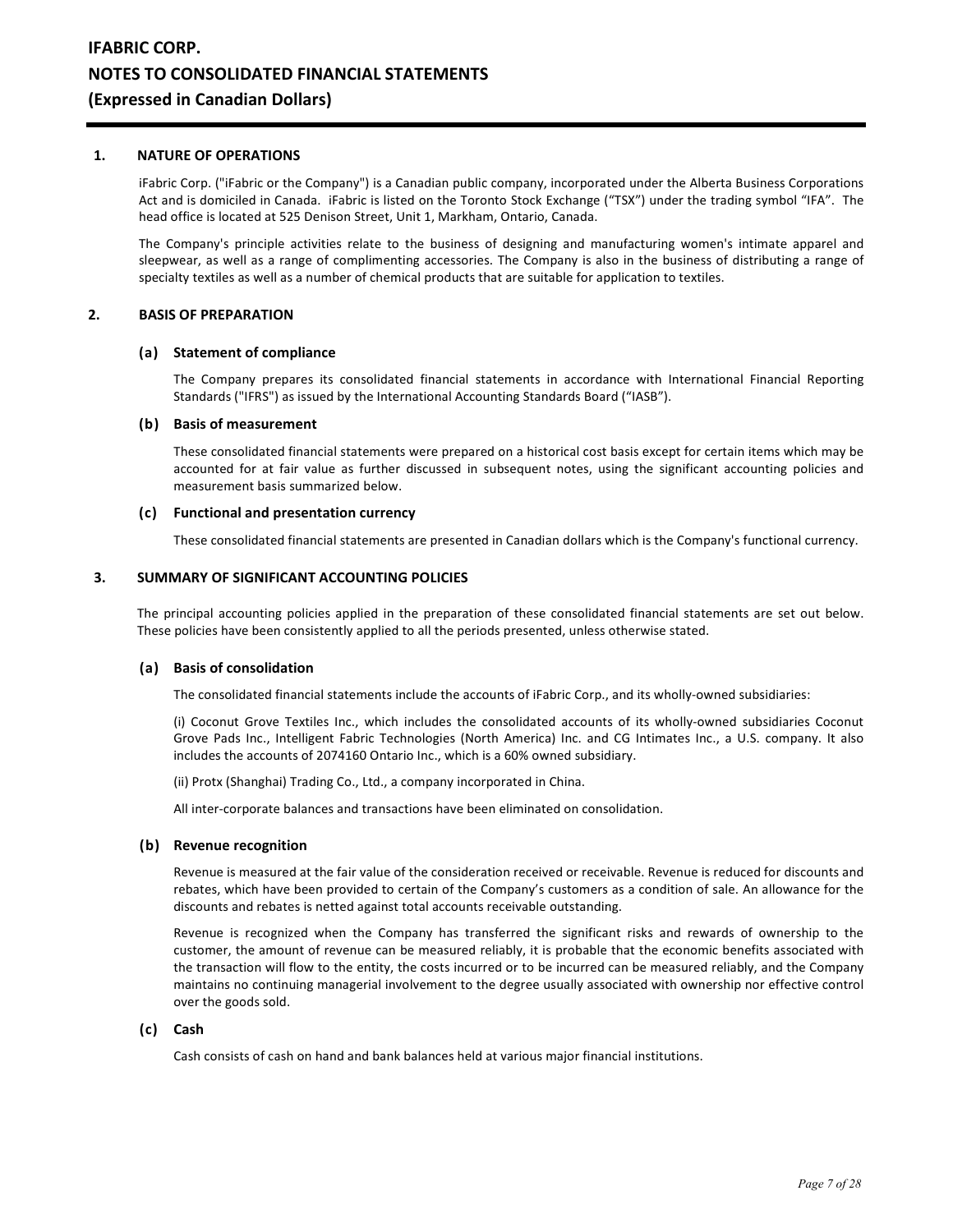#### **(d) Inventories**

 Inventories are comprised of merchandise for resale and are valued at the lower of cost, using the first-in first-out method, and net realizable value.

 Cost includes the cost of purchase, duty, brokerage and transportation costs that are directly incurred to bring inventories to their present location and condition.

 The Company estimates net realiazable value as the amount at which inventories are expected to be sold less any costs to complete the sale. Inventories are written down to net realizable value when it is determined that the cost of inventories is not recoverable due to obsolescence, damage, or declining selling prices. When circumstances that previously caused inventories to be written down below cost no longer exist, the amount of the write-down previously recorded is reversed.

#### **(e) Property, plant and equipment**

 Property, plant and equipment are recorded at cost. The Company provides for amortization using the following methods at rates designed to amortize the cost of the property, plant and equipment over their estimated useful lives. The annual amortization rates and methods are as follows:

| <b>Buildings</b>              | 4% Declining balance  |
|-------------------------------|-----------------------|
| Computer and office equipment | 30% Declining balance |
| Factory machinery             | 20% Declining balance |

 Amortization methods, useful lives and residual values are reviewed at each reporting period and adjusted if appropriate.

#### **(f) Goodwill**

Goodwill is measured at cost less accumulated impairment loss.

#### **(g) Finite-life intangible assets**

#### **Research and development costs**

Costs related to research are expensed as incurred.

 Development costs of new products for sale, net of government assistance, are capitalized as deferred development costs if they can be measured reliably, the product is technically and commercially feasible, future economic benefits are probable and the Company intends to and has sufficient resources to complete development and to use or sell the product. Otherwise, development costs are expensed as incurred.

 Deferred development costs are amortized, commencing when the product in question is commercially available for sale, over the estimated product life of five years using the straight-line method.

 Subsequent to initial measurement, deferred development costs are stated at cost less accumulated amortization and accumulated impairment losses.

#### **(h) Impairment of non-financial assets**

 The Company reviews the carrying value of its non-financial assets, which include property, plant and equipment, and deferred development costs at each reporting date to determine whether events or changed circumstances indicate that the carrying value may not be recoverable. For goodwill, the recoverability is estimated annually, on September 30 or more often when there are indicators of impairment.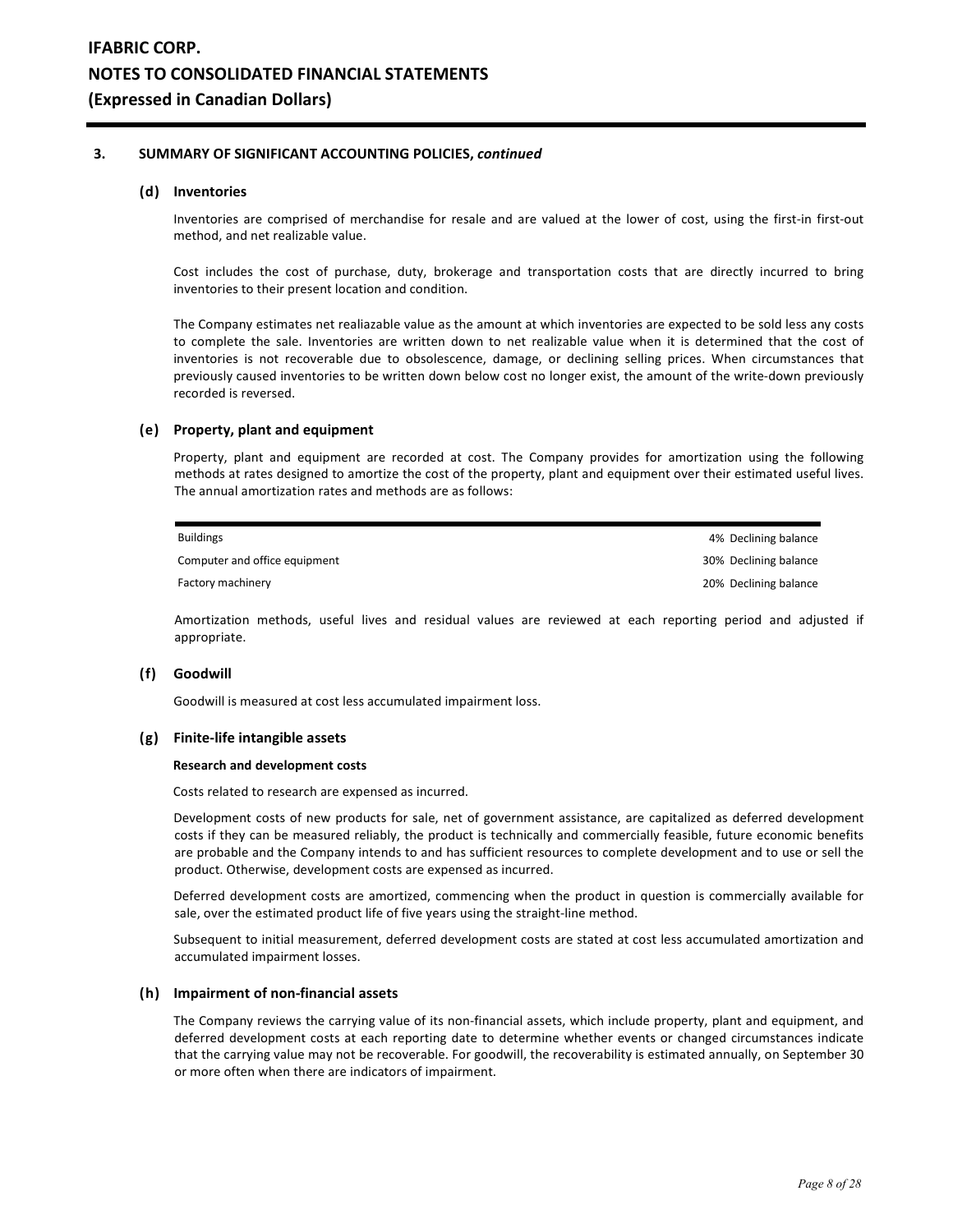## **(h) Impairment of non-financial assets,** *continued*

 For the purpose of impairment testing, assets that cannot be tested individually are grouped together into the smallest group of assets that generates cash inflows from continuing use that are largely independent of the cash inflows of other assets or groups of assets (the "cash-generating unit, or CGU"). For the purposes of goodwill impairment testing, goodwill acquired in a business combination is allocated to the CGU, or the group of CGUs, that is expected to benefit from the synergies of the combination. This allocation is subject to an operating segment ceiling test and reflects the lowest level at which that goodwill is monitored for internal reporting purposes.

 The recoverable amount of an asset or cash-generating unit is the greater of its value in use and its fair value less costs to sell. In assessing value in use, the estimated future cash flows are discounted to their present value using a pre-tax discount rate that reflects current market assessments of the time value of money and the risks specific to the asset. An impairment loss is recognized if the carrying value of a non-financial asset exceeds the recoverable amount. Impairment losses are recognized in profit or loss. Impairment losses recognized in respect of CGUs are allocated first to reduce the carrying amount of any goodwill allocated to the unit, and then to reduce the carrying amounts of the other assets in the CGU on a pro rata basis.

 An impairment loss in respect of goodwill is not reversed. In respect of other non-financial assets, impairment losses recognized in prior periods are assessed at each reporting date for any indications that the loss has decreased or no longer exists. An impairment loss is reversed if there has been a change in the estimates used to determine the recoverable amount. An impairment loss is reversed only to the extent that the asset's carrying amount does not exceed the carrying amount that would have been determined, net of amortization, if no impairment loss had been recognized.

### **(i) Foreign currency translation**

 Monetary assets and liabilities of the Company which are denominated in foreign currencies are translated at year end exchange rates. Other assets and liabilities are translated at rates in effect at the date the assets were acquired and liabilities incurred. Revenue and expenses are translated at the rates of exchange in effect at their transaction dates. The resulting gains or losses are recognized in net earnings (loss).

## **(j) Leases**

#### **The Company as the lessee**

Leases are classified as finance leases whenever the terms of the lease transfer substantially all the risks and rewards of ownership to the Company. Finance leases are capitalized at the lease's commencement at the lower of the fair value of the leased asset and the present value of the minimum lease payments. Assets acquired under finance leases are depreciated over the shorter of the useful life of the asset and the lease term. The corresponding finance lease liability is reduced by lease payments less finance charges, which are expensed as part of financing cost. The interest element of the finance cost is charged to profit or loss over the lease period so as to produce a constant periodic rate of interest on the remaining balance of the liability for each period.

Leases in which a significant portion of the risks and rewards of ownerships are retained by the lessor are classified as operating leases. Payments made under operating leases (net of any incentives received from the lessor) are recognized as an expense in profit or loss on a straight-line basis over the lease term.

#### **The Company as the lessor**

 Rental income from operating leases is recognized on a straight-line basis over the term of the relevant lease. Initial direct costs incurred in negotiating and arranging an operating lease are recognized as an expense on a straight-line basis over the lease term.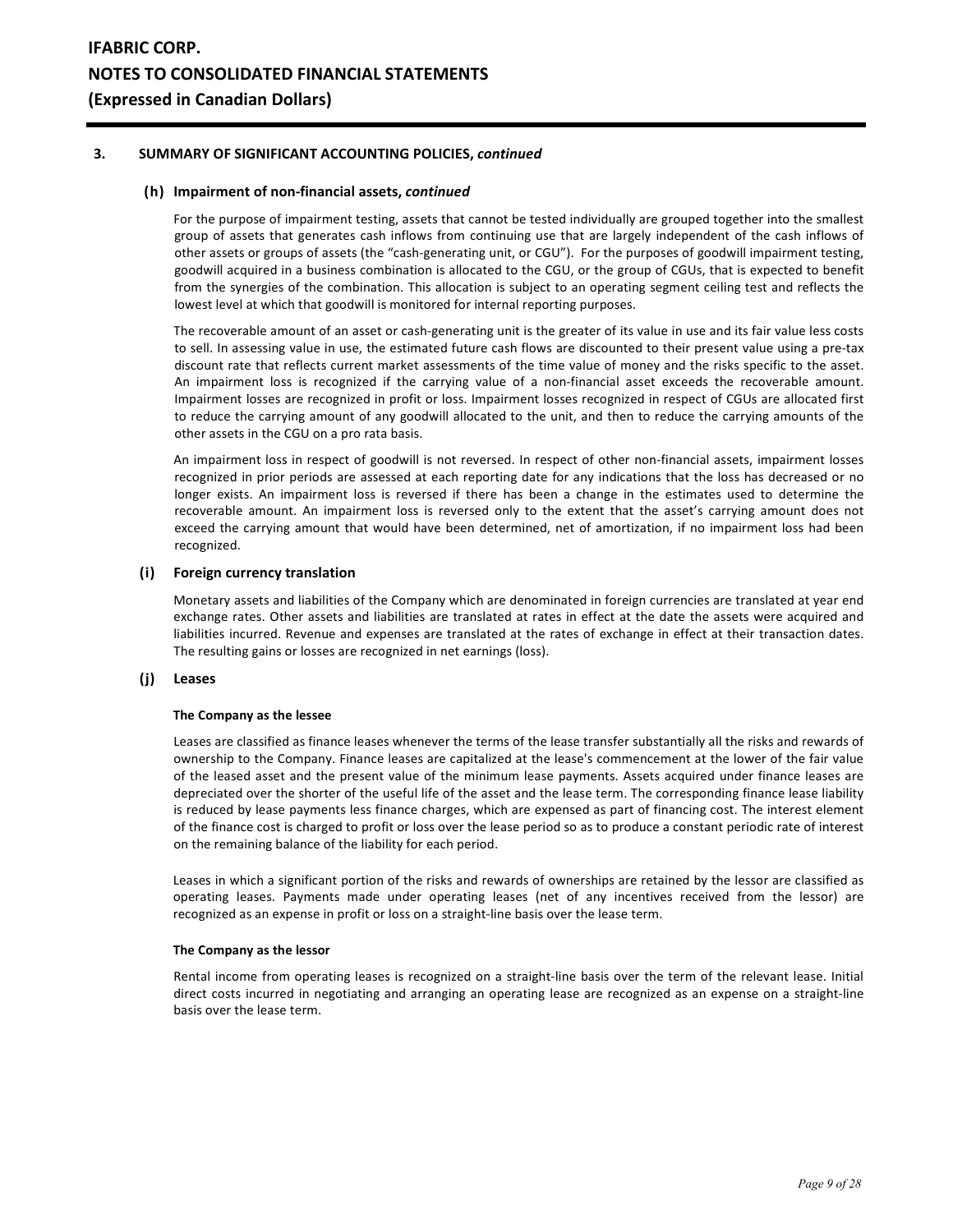## **(k) Income taxes**

 Income tax expense comprises current and deferred tax. Income tax is recognized in the consolidated statements of earnings (loss) and comprehensive earnings (loss) except to the extent it relates to items recognized in other comprehensive income or directly in equity.

#### **Current tax**

 Current tax expense is based on the results for the period as adjusted for items that are not taxable or not deductible. Current tax is calculated using tax rates and tax laws that have been enacted or substantively enacted at the statement of financial position date. Tax for current and prior periods is, to the extent unpaid, recognized as a tax payable in the statement of financial position. If the amount already paid in respect of current and prior periods exceeds the amount due for those periods, the excess is recognized as a tax recoverable in the statement of financial position.

### **Deferred tax**

 Deferred tax assets and liabilities are recognized where the carrying amount of an asset or liability in the statement of financial position differs from its tax base. Deferred tax liabilities are generally recognized for all taxable temporary differences between the carrying amounts of assets and liabilities and their corresponding tax bases. Recognition of deferred tax assets is restricted to those instances where it is probable that future taxable earnings will be available against which the difference can be utilized.

## **(l) Share-based payments**

 The Company maintains a Stock Option Plan (the "Plan") for the benefit of directors, officers, key employees and consultants. Terms and conditions of options granted under the Plan are determined by the Board of Directors.

 Equity-settled share-based payments for directors, officers and employees are measured at fair value at the date of grant and recorded over the vesting period as share-based compensation expense in the financial statements. The fair value determined by using the Black-Scholes option pricing model at the grant date of the equity-settled share-based payments is expensed on a straight-line basis over the vesting period of each tranche separately based on the Company's estimate of shares that will eventually vest factoring in any forfeitures. The amount recognized as an expense is adjusted to reflect the number of awards for which the related service and non-market vesting conditions are expected to be met, such that the amount ultimately recognized as an expense is based on the number of awards that do meet the related service and non-market performance conditions at the vesting date. Any consideration paid by directors, officers, employees and consultants on exercise of equity-settled share-based payments is credited to share capital.

 Compensation expense on stock options or shares granted to non-employees is measured at the fair value of the goods or services received, unless that fair value cannot be estimated reliably. If the fair value of the goods or services received cannot be estimated reliably, the value is measured by reference to the fair value of the equity instruments granted by use of a Black-Scholes option pricing model.

 In order to determine the fair value using the Black-Scholes option pricing model, the expected life used in the model is adjusted, based on management's best estimate, for the effects of non-transferability, exercise restrictions, and behavioural considerations.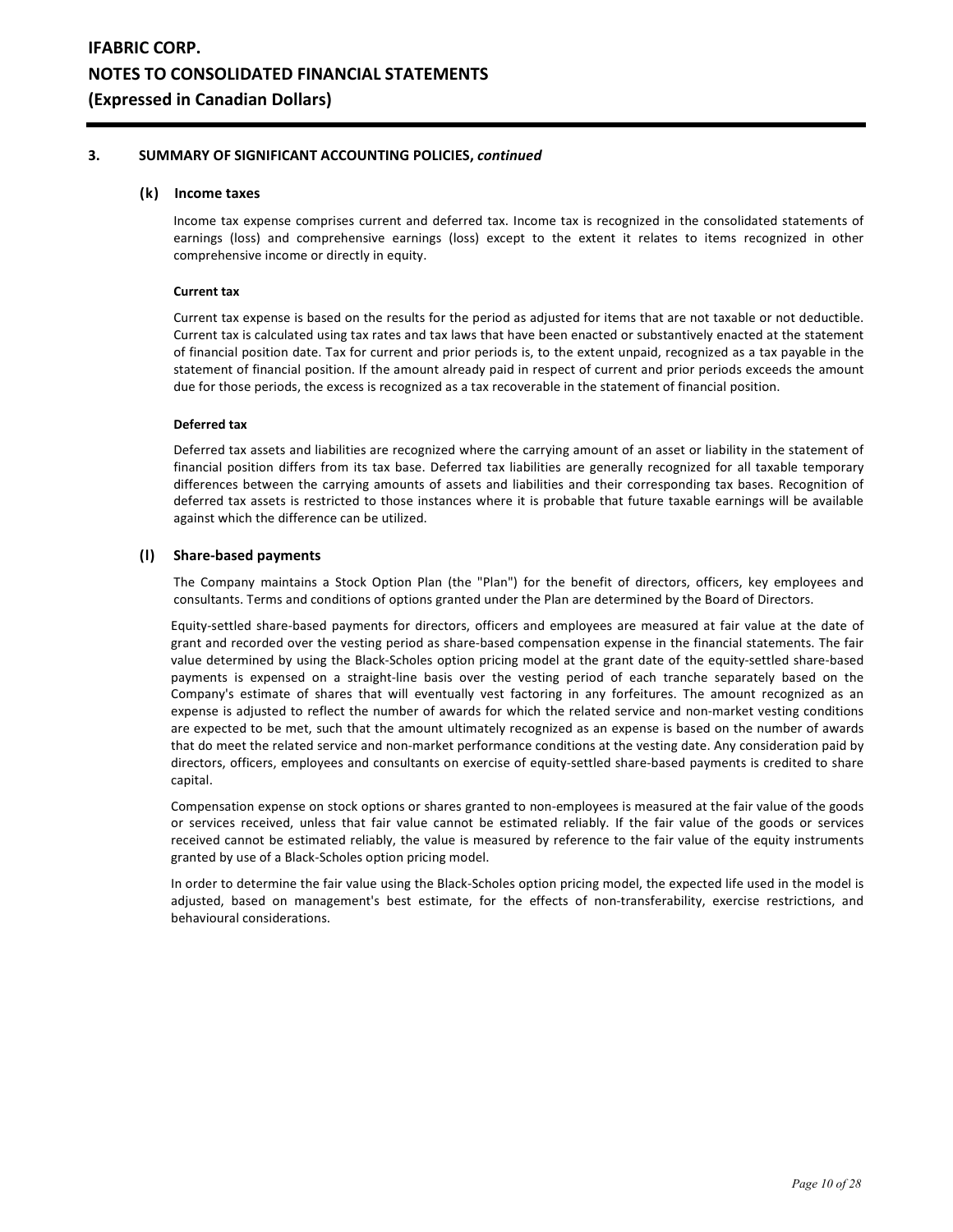### **(m) Financial instruments**

#### **Classification and measurement**

Financial instruments are recognized on the consolidated statement of financial position when the Company becomes a party to the contractual provisions of the financial instrument.

 On initial recognition, all financial instruments are measured at fair value, adjusted by, in the case of a financial instrument that will not be measured subsequently at fair value through profit or loss, the amount of transaction costs directly attributable to the instrument.

 After initial recognition, the measurement of financial instruments depends on their classification, which could include the following categories:

 Financial assets: financial assets at fair value through profit or loss ("FVTPL"), held-to-maturity investments, loans and receivables, or available for sale financial assets.

Financial liabilities: financial liabilities at FVTPL or other financial liabilities.

The Company classifies and measures its financial instruments as follows:

| <b>Financial Instrument</b>              | Category                                | <b>Measurement</b> |
|------------------------------------------|-----------------------------------------|--------------------|
| Cash                                     | Loans and receivables                   | Amortized cost     |
| Accounts receivable                      | Loans and receivables                   | Amortized cost     |
| <b>Bank indebtedness</b>                 | Other financial liabilities             | Amortized cost     |
| Accounts payable and accrued liabilities | Other financial liabilities             | Amortized cost     |
| Due to related parties                   | Other financial liabilities             | Amortized cost     |
| Loan payable                             | Other financial liabilities             | Amortized cost     |
| Foreign exchange forward contracts       | Financial assets (liabilities) at FVTPL | <b>FVTPL</b>       |

Financial instruments measured at amortized cost are done so using the effective interest method.

In accordance with its risk management policy, the Company uses foreign exchange forward contracts to manage its foreign currency risk. These derivatives are not hedging items and are measured at fair value, with the changes in fair value recognized in profit or loss for the year.

#### **Impairment of financial assets**

Financial assets measured at amortized cost are assessed for indicators of impairment at the end of each reporting period. Financial assets are impaired when there is objective evidence that, as a result of one or more events that occurred after the initial recognition of the financial assets, the estimated future cash flows of the assets have been negatively impacted. Evidence of impairment could include: significant financial difficulty of the issuer or counterparty; or default or delinquency in interest or principal payments; or the likelihood that the borrower will enter bankruptcy or financial reorganization.

The carrying amount of financial assets is reduced by any impairment loss directly for all financial assets with the exception of accounts receivable, where the carrying amount is reduced through the use of an allowance account. When an account receivable is considered uncollectible, it is written off against the allowance account. Subsequent recoveries of amounts previously written off are credited against the allowance account. Changes in the carrying amount of the allowance account are recognized in profit or loss. If, in a subsequent period, the amount of the impairment loss decreases and the decrease can be related objectively to an event occurring after the impairment was recognized, the previously recognized impairment loss is reversed through profit or loss to the extent that the carrying amount of the asset at the date the impairment is reversed does not exceed what the amortized cost would have been had the impairment not been recognized.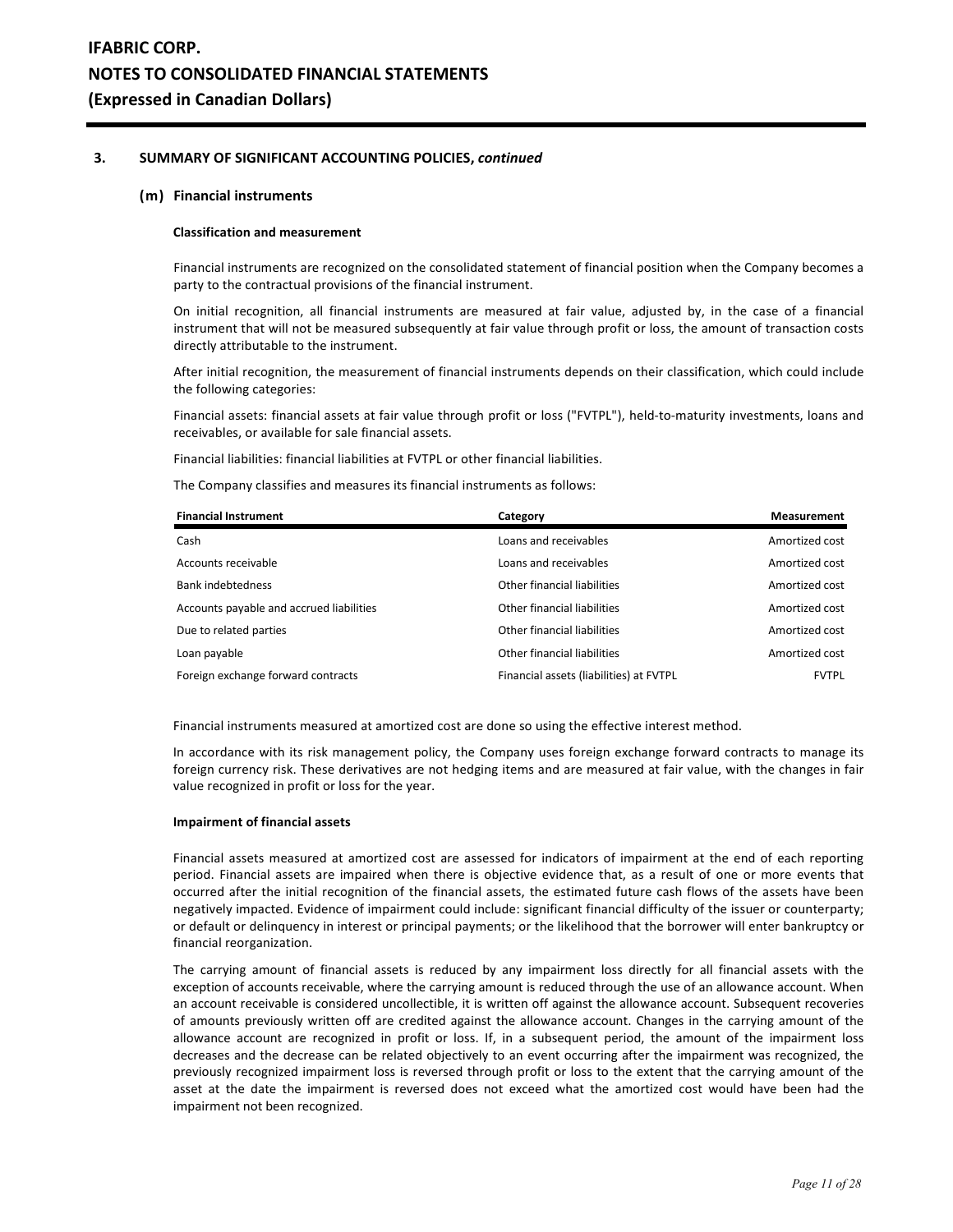#### **(m) Financial instruments,** *continued*

#### **Fair value**

Financial instruments recorded at fair value on the statements of financial position are classified using a fair value hierarchy that reflects the significance of the inputs used in making the measurements. The fair value hierarchy has the following levels:

Level 1 - valuation based on quoted prices (unadjusted) in active markets for identical assets or liabilities;

Level 2 - valuation techniques based on inputs other than quoted prices included in Level 1 that are observable for the asset or liability, either directly (i.e. as prices) or indirectly (i.e. derived from prices); and

Level 3 - valuation techniques using inputs for the asset or liability that are not based on observable market data (unobservable inputs).

Forward foreign exchange contracts are measured at the fair value based on the mark-to-market variance calculated between the forward and spot rate. These derivative instruments are categorized as Level 2 in the fair value hierarchy.

#### **(n) Management judgments and use of estimates**

 The preparation of these consolidated financial statements in conformity with IFRS requires management to make judgments, estimates and assumptions that affect the reported amounts of assets and liabilities and disclosures of contingent assets and liabilities at the date of the financial statements and reported amounts of revenues and expenses during the reporting period. Significant judgments include the following:

#### **Valuation of inventories**

Provisions for non-saleable inventories are prepared by management based on their knowledge of sales history.

### **Recoverability of deferred development costs**

 Management deems all such costs as recoverable based on the expectation of realizing future economic benefits through the profitable commercialization of the relevant products under development.

#### **Benefits of deferred income tax assets**

 The recognition of deferred income tax assets is based on the Company's judgment. The assessment of the probability of future taxable income in which the deferred income tax assets can be utilized is based on management's best estimate of future taxable income that the Company expects to achieve based on its internal projections. The estimate is adjusted for significant non-taxable income and expenses and for specific limits to the use of any unused tax loss or credit. Deferred income tax assets are recognized to the extent it is probable that estimated taxable profit will be available against which the deductible temporary differences and the carry forward of unused tax losses can be utilized.

#### **Estimated useful life of property, plant and equipment**

Management makes this estimate based on past experience with similar assets and future business plans.

#### **Allowance for doubtful accounts**

 Management provides for doubtful accounts based on its assessment of credit risk, past experience and payment history of a customer.

#### **Allowance for discounts and rebates**

 The company has guaranteed a minimum level of margins, to certain of its customers, as a condition of sale. Management provides for potential rebates based on its estimate of inventories sold, that is likely to be discounted by these customers, based on current sale-through levels.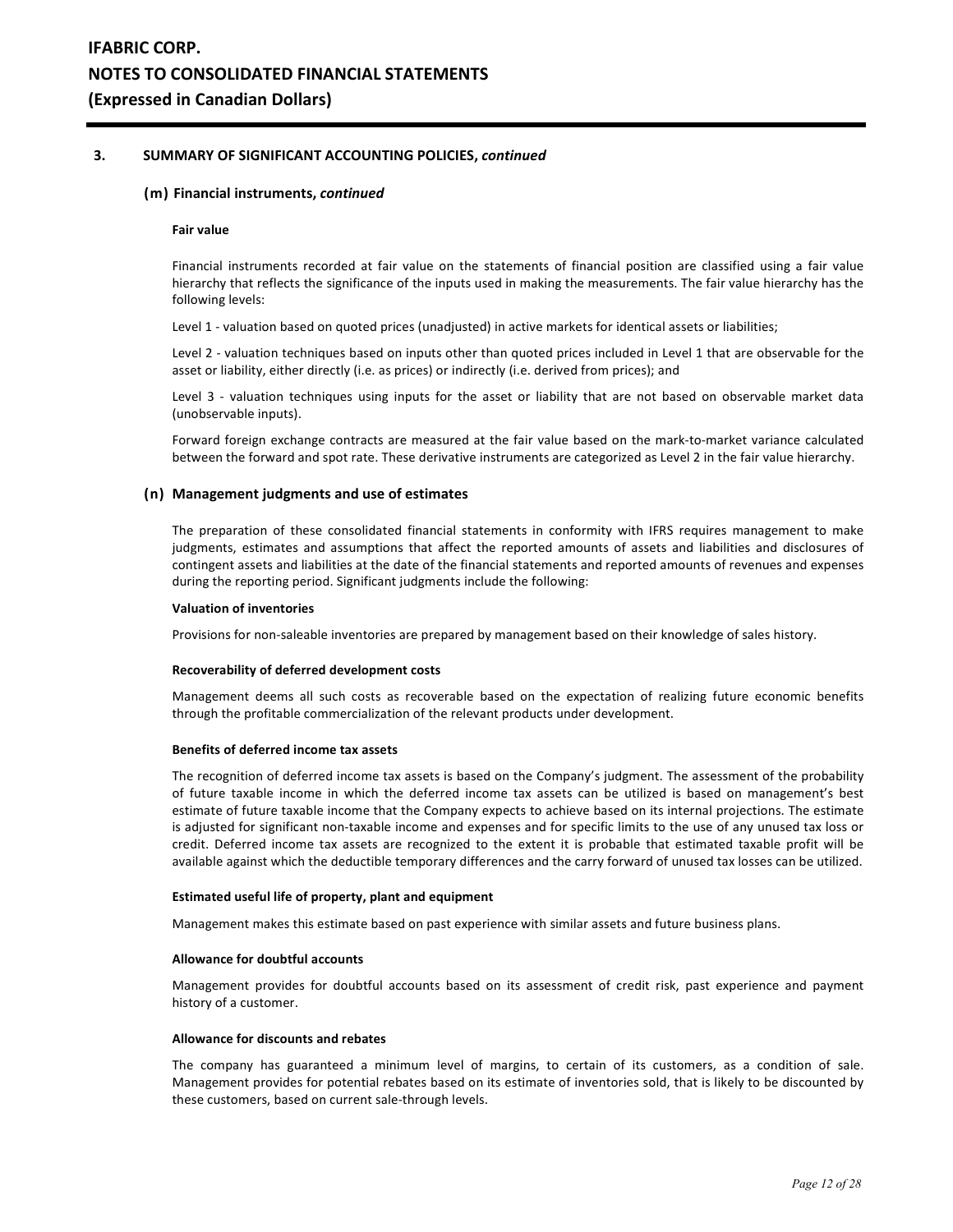## **(n) Management judgments and use of estimates,** *continued*

#### **Share-based payment transactions**

 The Company measures the cost of equity-settled transactions by reference to the fair value of the equity instruments at the date at which they are granted. Estimating fair value for share-based payment transactions requires determining the most appropriate valuation model, which is dependent on the terms and conditions of the grant. This estimate also requires determining and making assumptions about the most appropriate inputs to the valuation model including the expected life, volatility, dividend yield of the share option and forfeiture rate.

 Actual results could differ from these estimates and may require a material adjustment to the carrying amount of affected assets and liabilities.

## **(o) Earnings (loss) per share**

Basic and diluted earnings (loss) per share is calculated by dividing the net earnings (loss) attributable to the Company's shareholders by the weighted average number of common shares outstanding during the year. The Company uses the treasury stock method of calculating diluted per share amounts, whereby any proceeds from the exercise of stock options or other dilutive instruments are assumed to be used to purchase common shares at the average market price during the period.

### **(p) Segment reporting**

 An operating segment is a component of the Company that engages in business activities from which it may earn revenues and incur expenses, including revenues and expenses that relate to transactions with any of the Company's other components. All operating segments' operating results are reviewed regularly by the chief operating decision makers to make decisions about resources to be allocated to the segment and assess its performance, and for which discrete financial information is available. The company also reports on the external revenues received from different geographical regions.

#### **(q) Adoption of new or amended accounting standards**

 During the year ended September 30, 2015, the Company adopted accounting policies as the result of new or revised accounting standards which became effective for the annual reporting period commencing on October 1, 2014. The standards adopted are as follows:

- i) IAS 32, 'Financial Instruments: Presentation' was amended in December, 2011, clarifying the application of the offsetting requirements of financial assets and financial liabilities. The amendments in IAS 32 were effective for annual periods beginning on or after January 1, 2014. The application of IAS 32 did not have an impact on the Company's accounting for financial instruments.
- ii) 'Annual Improvements to IFRSs 2010-2012 and 2011-2013 cycle' were approved by the IASB in December, 2013 and are effective for annual periods beginning on or after July 1, 2014. These improvements included amendments to a number of IFRSs as a result of the annual improvements project. The Company adopted these changes and no adjustments were necessary as a result of applying the revised rules.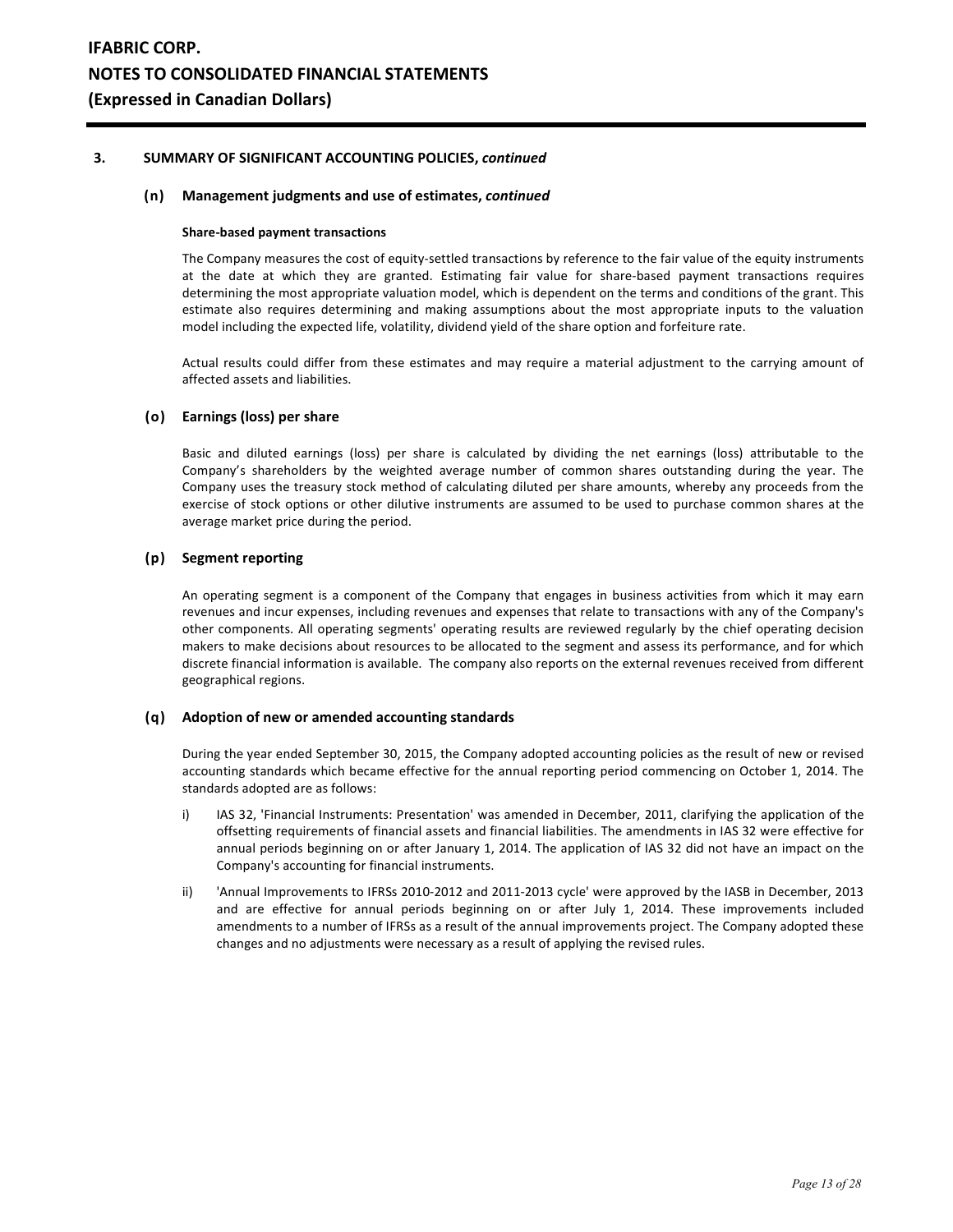## **(r) Future changes to accounting standards**

Certain new standards, interpretations, amendments and improvements to existing standards were issued by the IASB or International Financial Reporting Interpretations Committee ("IFRIC") that are mandatory for accounting periods beginning on January 1, 2015 or later periods. The standards implemented or impacted that are applicable to the company are as follows:

- i) IFRS 9, 'Financial Instruments' was issued in November 2009 as the first step in its project to replace IAS 39 'Financial Instruments: Recognition and Measurement'. IFRS 9 introduces new requirements for classifying and measuring financial assets that must be applied starting January 1, 2018, with early adoption permitted. The IASB amended IFRS 9 in November 2013 to add new requirements for classifying and measuring financial liabilities, de-recognition of financial instruments, impairment and hedge accounting. The standard is not expected to have an impact on the Company's accounting for financial instruments and the Company has not yet decided when to adopt IFRS 9.
- ii) IFRS 15, 'Revenue From Contracts With Customers' was issued in May 2014. The standard provides a comprehensive framework for recognition, measurement, and disclosure of revenue from contracts with customers except for those that fall within the scope of IAS 17, 'Leases' or other applicable IFRS. Application of the standard is mandatory for annual reporting periods beginning on or after January 1, 2018, with early adoption permitted. The adoption of IFRS 15 is not expected to have an impact on the Company's accounting for revenue and the Company is currently assessing when to adopt IFRS 15.
- iii) 'Annual Improvements to IFRSs 2012-2014 Cycle' was approved by the IASB in September 2014. These improvements included amendments to a number of IFRSs as a result of the annual improvements project. The revised rules are effective for annual periods beginning on or after January 1, 2016, with early adoption permitted. The Company expects there to be no impact or adjustments necessary as a result of applying the revised rules.

## **4. ACCOUNTS RECEIVABLE**

|                                     | September 30,<br>2015 | September 30,<br>2014 |
|-------------------------------------|-----------------------|-----------------------|
| Trade receivables                   | 2,220,276             | 2,248,479             |
| Allowance for doubtful accounts     | (9,791)               | (8, 817)              |
| Allowance for discounts and rebates | (92,000)              | (237,970)             |
| Other                               | 24,581                | 40,487                |
|                                     | 2,143,066             | 2,042,179             |

## **5. INVENTORIES**

Inventories represent the carrying amount of merchandise for resale. During the year, the amount of inventories charged to net earnings (loss) was \$5,053,134 (2014 - \$4,915,485) and the amount of inventory write-downs were \$172,111 (2014 - \$154,525). There were no reversals of prior years write-downs of inventory.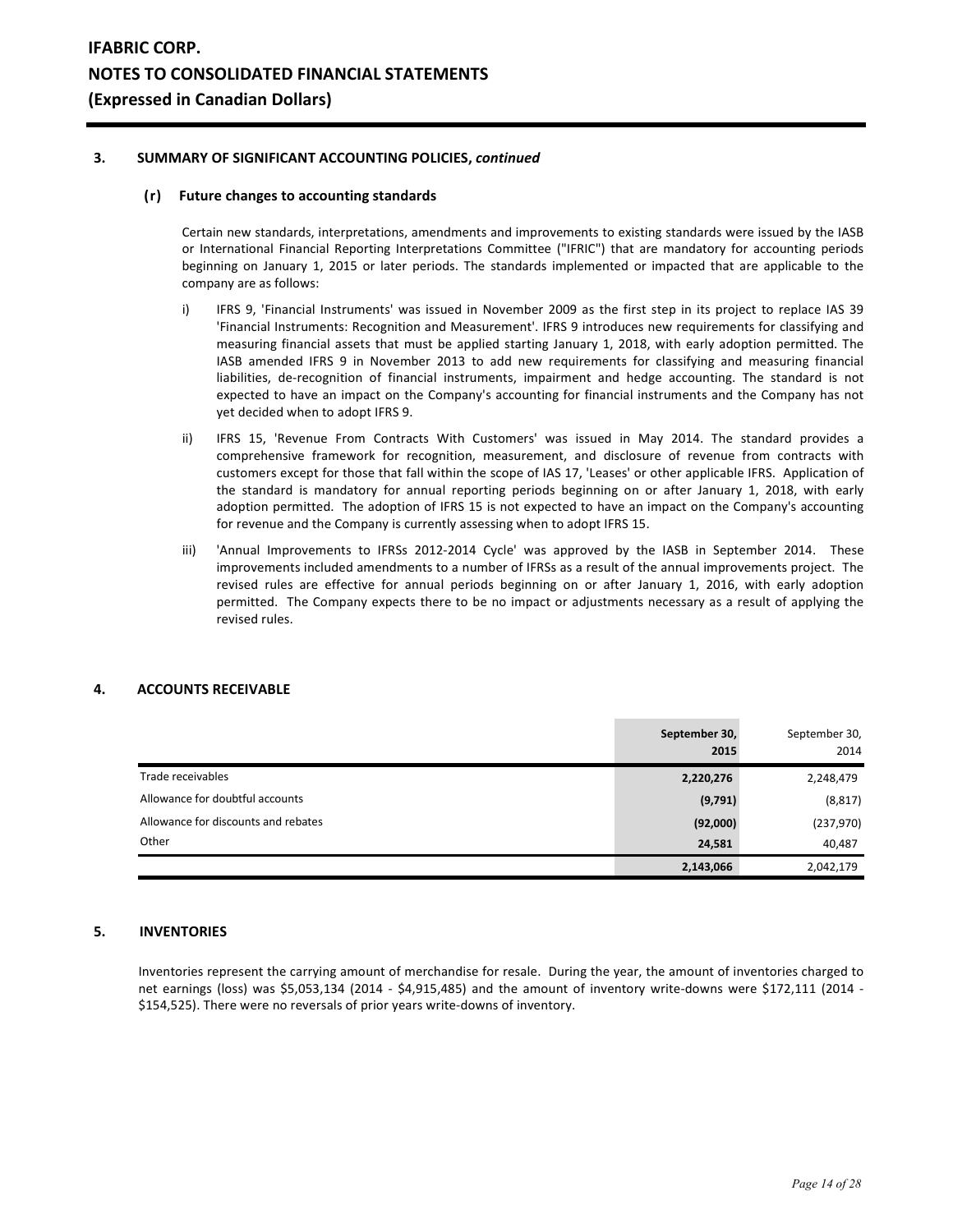## **6. PREPAID EXPENSES AND DEPOSITS**

|                                   | September 30,<br>2015 | September 30,<br>2014 |
|-----------------------------------|-----------------------|-----------------------|
| Prepaid expenses and other assets | 52,245                | 46,364                |
| Deposits paid to suppliers        | 275,536               | 237,169               |
|                                   | 327,781               | 283,533               |

## **7. FOREIGN EXCHANGE FORWARD CONTRACTS**

The Company enters into foreign exchange forward contracts to manage the risks associated with exchange rate fluctuations. The balance is comprised of the following:

|                                                    | September 30,<br>2015 | September 30,<br>2014 |
|----------------------------------------------------|-----------------------|-----------------------|
| Margin balance - cash deposit                      | 80,070                | 100,000               |
| Mark to market variance – loss on foreign exchange | (42, 384)             | (40, 172)             |
|                                                    | 37,686                | 59,828                |

As at September 30, 2015, the Company had contracted to sell 60,000 British Pounds Sterling ("GBP") and sell 1,200,000 U.S Dollars ("USD") . As well, the Company had contracted to buy 700,000 USD.

For the year ended September 30, 2015, there is a loss on foreign exchange of \$2,212 (September 30, 2014 - \$4,958 gain) recognized in net earnings (loss), with respect to changes in fair value of the Company's foreign exchange forward contracts.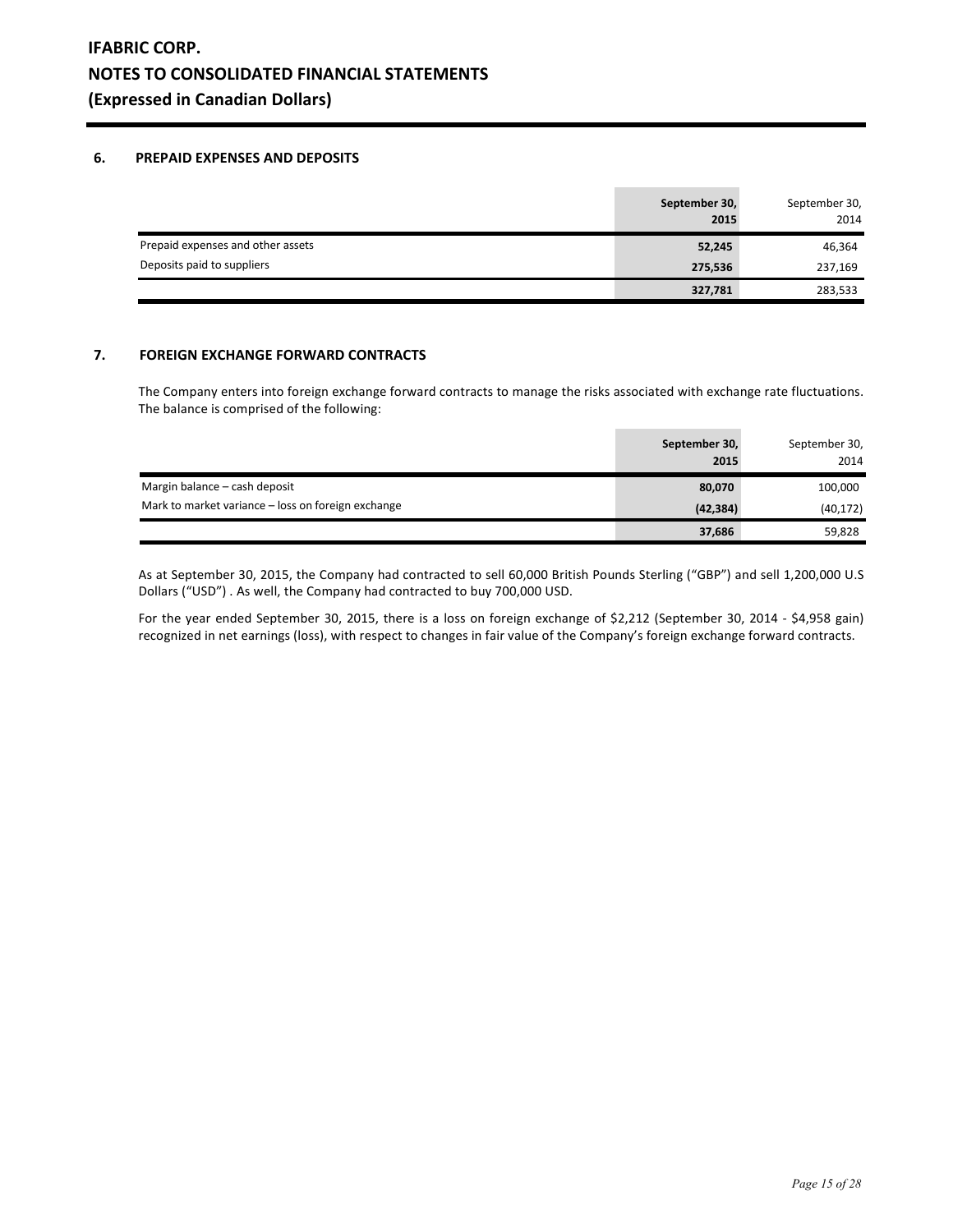# **8. PROPERTY, PLANT AND EQUIPMENT**

|                               |           |                             | September 30,<br>2015 |
|-------------------------------|-----------|-----------------------------|-----------------------|
|                               | Cost      | Accumulated<br>amortization | <b>Net</b>            |
| Land                          | 1,800,000 | ۰                           | 1,800,000             |
| <b>Buildings</b>              | 900,813   | 246,027                     | 654,786               |
| Computer and office equipment | 167,940   | 150,074                     | 17,866                |
| Factory machinery             | 561,512   | 546,284                     | 15,228                |
|                               | 3,430,265 | 942,385                     | 2,487,880             |

September 30,

|                               | Cost      | Accumulated<br>amortization | <b>Net</b> |
|-------------------------------|-----------|-----------------------------|------------|
| Land                          | 1,800,000 |                             | 1,800,000  |
| <b>Buildings</b>              | 900,813   | 218,744                     | 682,069    |
| Computer and office equipment | 167,940   | 142,031                     | 25,909     |
| Factory machinery             | 561,512   | 542,478                     | 19,034     |
|                               | 3,430,265 | 903,253                     | 2,527,012  |

# **9. DEFERRED DEVELOPMENT COSTS**

|                           |         |                                    | September 30,<br>2015 |
|---------------------------|---------|------------------------------------|-----------------------|
|                           | Cost    | <b>Accumulated</b><br>amortization | <b>Net</b>            |
| Product development costs | 941,427 | 343,256                            | 598,171               |
|                           |         |                                    | September 30,<br>2014 |
|                           | Cost    | Accumulated<br>amortization        | <b>Net</b>            |
| Product development costs | 941,427 | 181,790                            | 759,637               |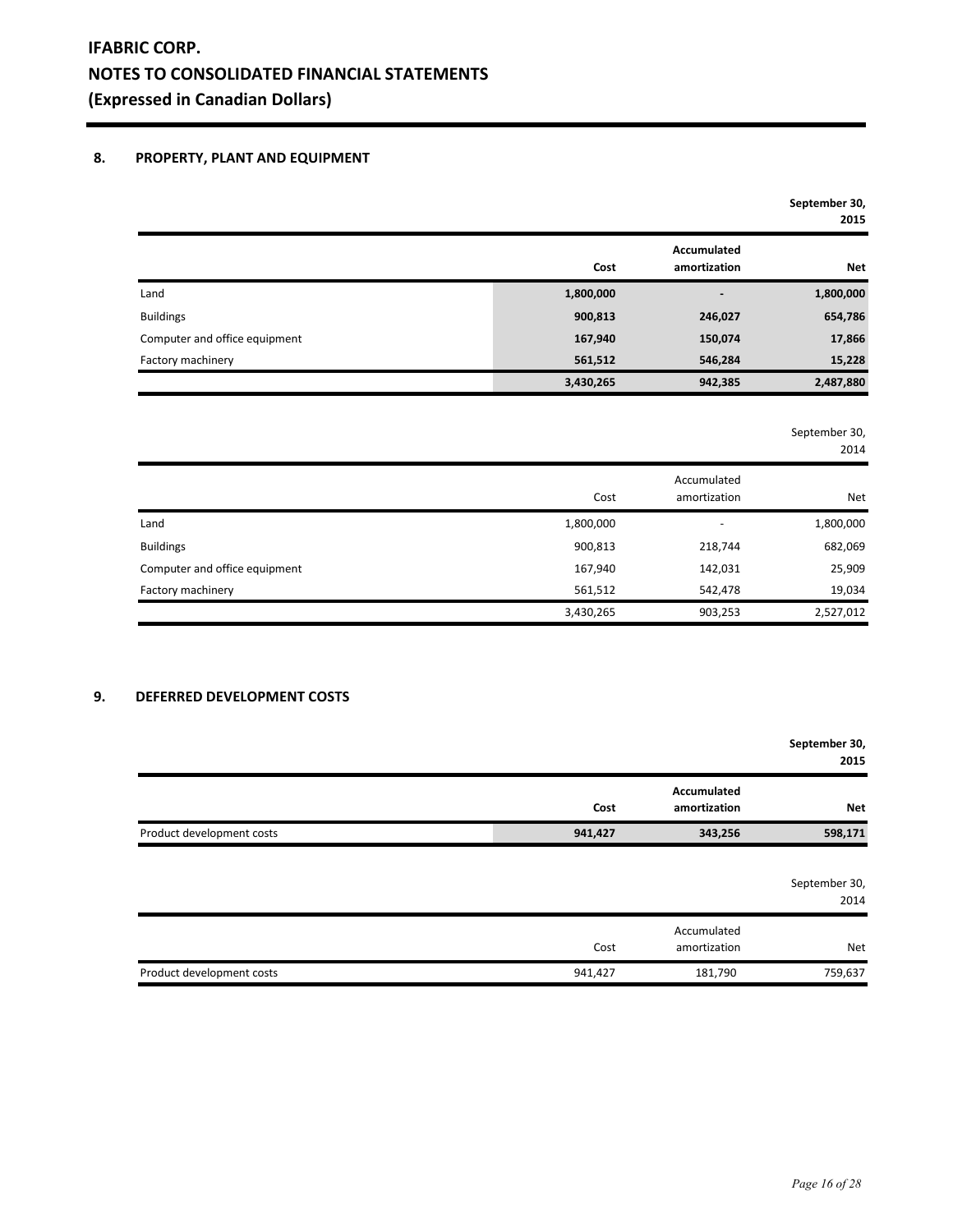## **10. DEFERRED INCOME TAXES**

Temporary differences between accounting and taxable income which result in deferred income taxes are as follows:

|                                                          | September 30,<br>2015 | September 30,<br>2014 |
|----------------------------------------------------------|-----------------------|-----------------------|
| Unutilized loss carry forward                            | 880,683               | 614,494               |
| Capital cost allowance claimed in excess of amortization | (13, 100)             | (14, 400)             |
| Unrealized foreign exchange losses                       | 11,200                | 10,600                |
| Share issue costs                                        | $\blacksquare$        | 44,200                |
| Deferred development costs                               | (158, 500)            | (201, 300)            |
|                                                          | 720,283               | 453,594               |

# **11. CREDIT FACILITIES**

One of the Company's subsidiaries has a demand operating loan with a tier one Canadian bank available to a maximum of \$2,000,000, against which no amount was outstanding as at September 30, 2015 (September 30, 2014 - \$247,204). The loan facility bears interest at the bank's prime lending rate plus 1.75%. The purpose of the credit facility is to provide for ongoing operating requirements including the financing of accounts receivable and inventories. The facility is secured by General Security Agreements covering all the assets of two subsidiary companies, their accounts receivable insurance, an assignment of their fire insurance, and a guarantee in the amount of \$1,000,000 from a third subsidiary of the Company. In addition, the Company has credit card facilities amounting to \$50,000 Canadian dollars and \$25,000 U.S. dollars, which are subject to the same security arrangements.

# **12. ACCOUNTS PAYABLE AND ACCRUED LIABILITIES**

|                            | September 30,<br>2015 | September 30,<br>2014 |
|----------------------------|-----------------------|-----------------------|
| Trade payables             | 1,604,001             | 1,152,679             |
| Government remittances     | 76,643                | 136,491               |
| <b>Accrued liabilities</b> | 157,344               | 172,493               |
| Tenants deposits           | 8,847                 | 8,847                 |
|                            | 1,846,835             | 1,470,510             |

# **13. DUE TO RELATED PARTIES**

The amounts due to related parties are unsecured, non-interest bearing and due on demand.

|                                        | September 30,<br>2015 | September 30,<br>2014    |
|----------------------------------------|-----------------------|--------------------------|
| Due to shareholder (i)                 | 250,839               | 457,294                  |
| Due to director of subsidiary co. (ii) | 548,893               | 514,993                  |
|                                        | 799,732               | 972,287                  |
| Less current portion                   | 250,839               | $\overline{\phantom{0}}$ |
| Due beyond one year                    | 548,893               | 972,287                  |

(i) As at September 30, 2015, this loan has been classified as a current liability. As at September 30, 2014, this creditor had waived their right to call for payment over the subsequent year, and accordingly, this loan was classified as non-current. (ii) This creditor has waived their right to call for payment over the next year, and accordingly, this loan has been classified as non-current.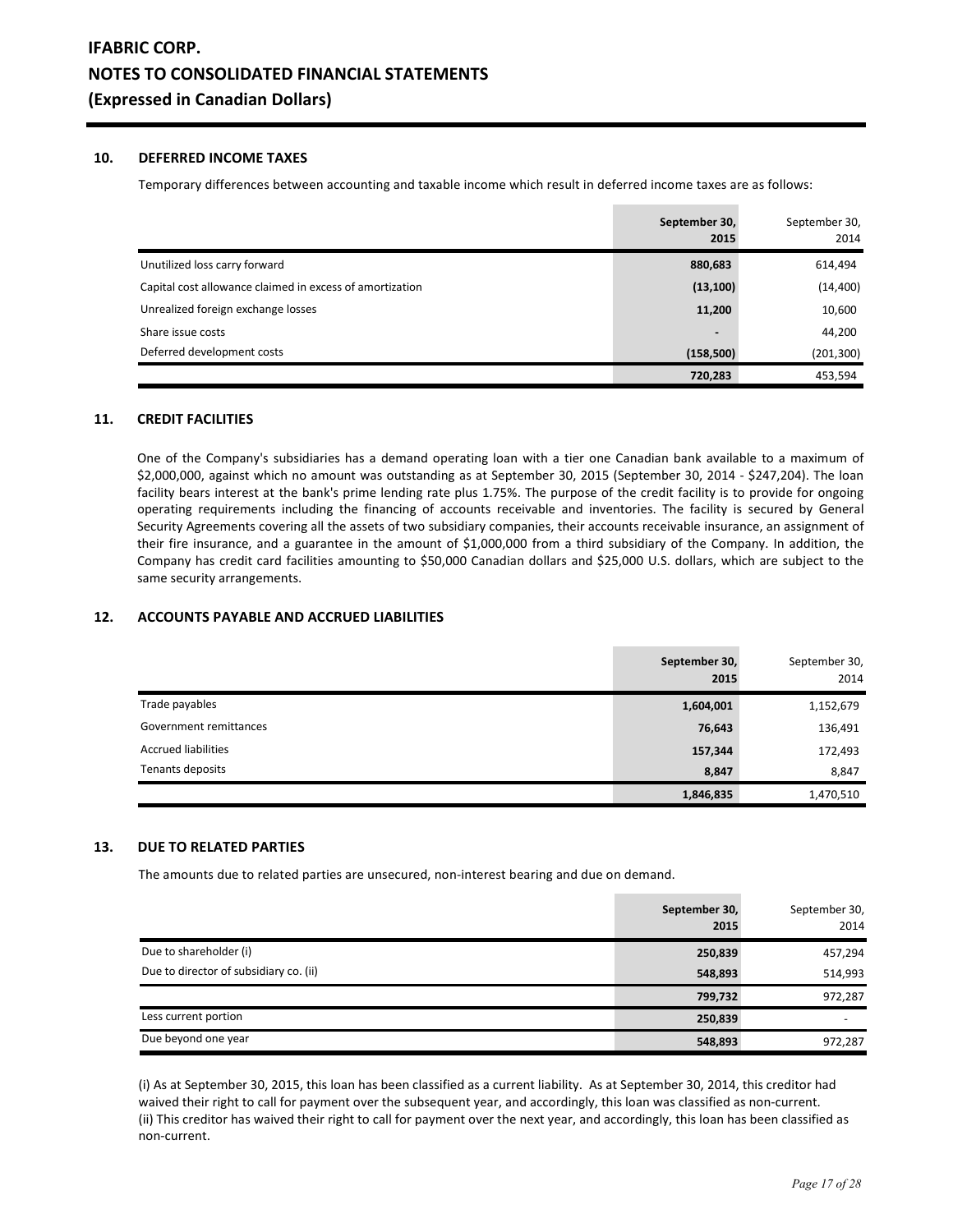# **14. LOAN PAYABLE**

|                      | September 30,<br>2015 | September 30,<br>2014 |
|----------------------|-----------------------|-----------------------|
| Bank loan (i)        | 980,000               | 1,100,000             |
| Less current portion | 120,000               | 120,000               |
| Due beyond one year  | 860,000               | 980,000               |

(i) Bank loan, payable in monthly principal payments of \$10,000 plus interest, bearing interest at the bank's prime rate plus 1.25%, due May 31, 2023 and secured by a first readvanceable mortgage on the land and building described in note 8, a general security agreement over all assets of Coconut Grove Pads Inc. subject to priority on inventories and accounts receivable to the lender described in note 11, and a general assignment of rents.

Estimated principal repayments are as follows:

| 2016             | 120,000 |
|------------------|---------|
| 2017             | 120,000 |
| 2018             | 120,000 |
| 2019             | 120,000 |
| 2020             | 120,000 |
| Subsequent years | 380,000 |
|                  | 980,000 |

## **15. SEGMENTED INFORMATION**

The Company has three reportable operating segments, as described below. The reportable segments offer different products and services, and are managed separately because they require different marketing strategies, technologies, and resource allocations. For each of the operating segments, the CEO and CFO (the chief operating decision makers) review internal management reports on at least a quarterly basis. The following describes the operations in each of the reportable segments:

- Intimate Apparel: Includes the design and distribution of women's intimate apparel, sleepwear and accessories.
- Intelligent Fabrics: Includes the development and distribution of innovative products and treatments that are suitable for application to textiles, plastics, liquids, and hard surfaces. These products are designed to provide added benefits to the user.
- Other: Includes leasing of property to group companies, related parties and third parties.

Inter-segment transactions are made at prices that approximate market rates.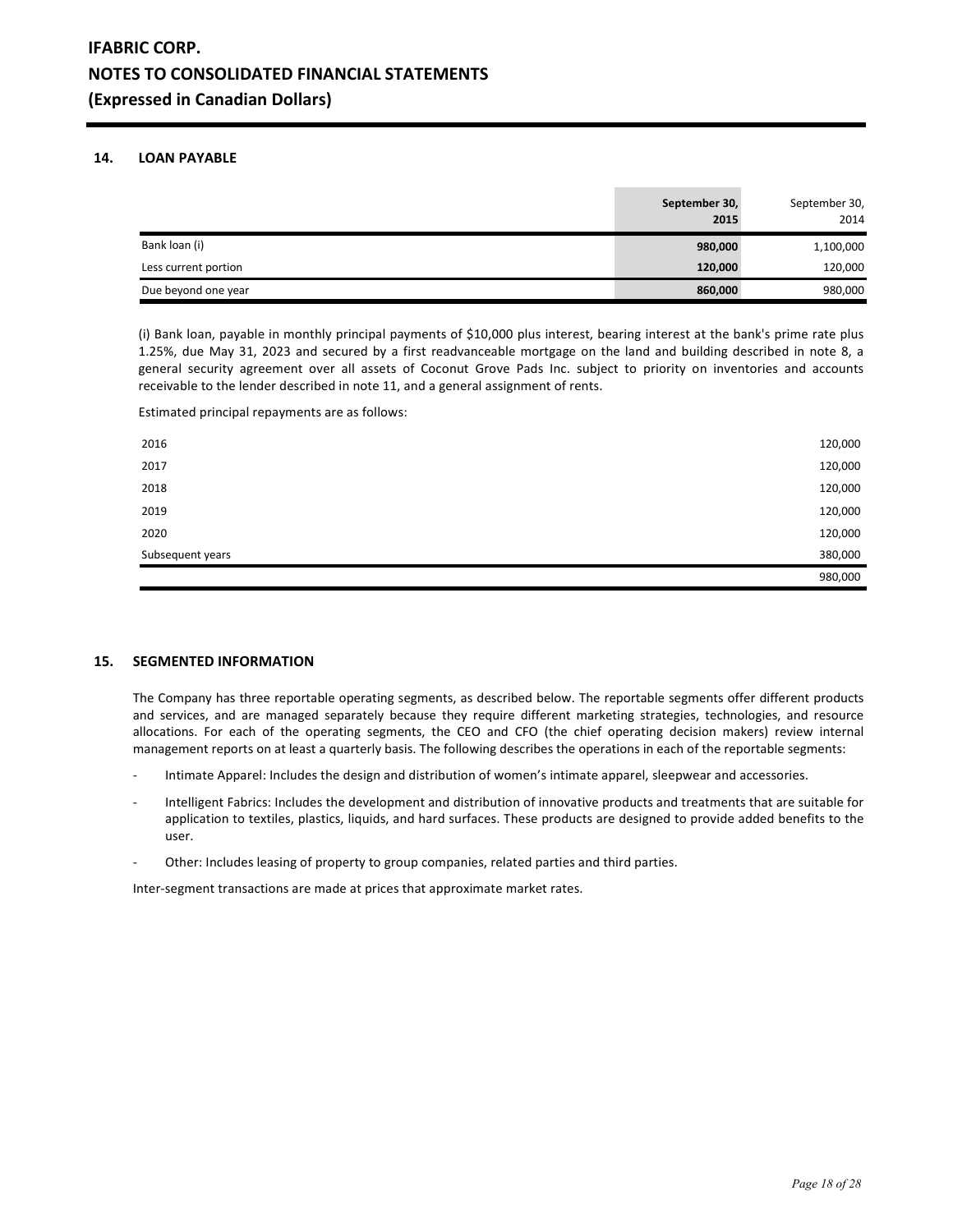# **15. SEGMENTED INFORMATION,** *continued*

| <b>Operating Segments 2015</b>                | Intimate<br>Apparel      | Intelligent |           | Corporate Items<br>Fabrics Other Segments and Eliminations | Consolidated |
|-----------------------------------------------|--------------------------|-------------|-----------|------------------------------------------------------------|--------------|
| Revenues                                      |                          |             |           |                                                            |              |
| Third party                                   | 12,298,361               | 679,298     | 97,189    |                                                            | 13,074,848   |
| Inter-segment                                 | 45,000                   |             | 161,842   | (206, 842)                                                 |              |
| <b>Total Revenues</b>                         | 12,343,361               | 679,298     | 259,031   | (206, 842)                                                 | 13,074,848   |
| Earnings (loss) before income taxes           | 1,670,582                | (1,292,029) | 12,881    | (309, 645)                                                 | 81,789       |
|                                               |                          |             |           |                                                            |              |
| Amortization of deferred development costs    |                          | 161,465     |           |                                                            | 161,465      |
| Amortization of property, plant and equipment | 10,049                   | 1,801       | 27,283    |                                                            | 39,133       |
| Interest on operating line                    | 16,451                   |             |           |                                                            | 16,451       |
| Interest on long-term debt                    | $\overline{\phantom{a}}$ |             | 43,077    |                                                            | 43,077       |
|                                               |                          |             |           |                                                            |              |
| Segment assets                                | 7,469,421                | 1,926,141   | 2,459,634 | 73,163                                                     | 11,928,359   |

|                                               | Intimate   | Intelligent              |                          | Corporate Items                         |              |
|-----------------------------------------------|------------|--------------------------|--------------------------|-----------------------------------------|--------------|
| <b>Operating Segments 2014</b>                | Apparel    |                          |                          | Fabrics Other Segments and Eliminations | Consolidated |
| Revenues                                      |            |                          |                          |                                         |              |
| Third party                                   | 12,076,631 | 846,645                  | 98,206                   |                                         | 13,021,482   |
| Inter-segment                                 | 46,500     |                          | 158,492                  | (204, 992)                              |              |
| <b>Total Revenues</b>                         | 12,123,131 | 846,645                  | 256,698                  | (204, 992)                              | 13,021,482   |
| Earnings (loss) before income taxes           | 1,418,462  | (483, 884)               | 735                      | (131, 805)                              | 803,508      |
|                                               |            |                          |                          |                                         |              |
| Amortization of deferred development costs    |            | 144,400                  |                          |                                         | 144,400      |
| Amortization of property, plant and equipment | 12,989     | 901                      | 27,987                   |                                         | 41,877       |
| Interest on operating line                    | 12,106     | $\overline{\phantom{a}}$ | $\overline{\phantom{a}}$ | $\qquad \qquad \blacksquare$            | 12,106       |
| Interest on long-term debt                    |            |                          | 49,512                   |                                         | 49,512       |
|                                               |            |                          |                          |                                         |              |
| Segment assets                                | 7,023,545  | 1,951,073                | 2,483,481                | 141,334                                 | 11,599,433   |
| Expenditures on property, plant and equipment | 1,600      | 6,004                    | 20,750                   |                                         | 28,354       |

The following summarizes external sales revenue for the Company by geographic operating segments:

|                        | 2015       | 2014       |
|------------------------|------------|------------|
| External sales revenue |            |            |
| Canada                 | 999,844    | 792,831    |
| <b>United States</b>   | 10,241,948 | 10,601,893 |
| United Kingdom         | 1,419,565  | 1,474,883  |
| Other                  | 413,491    | 151,875    |
| Total                  | 13,074,848 | 13,021,482 |

All of the Company's non-current assets are located in Canada.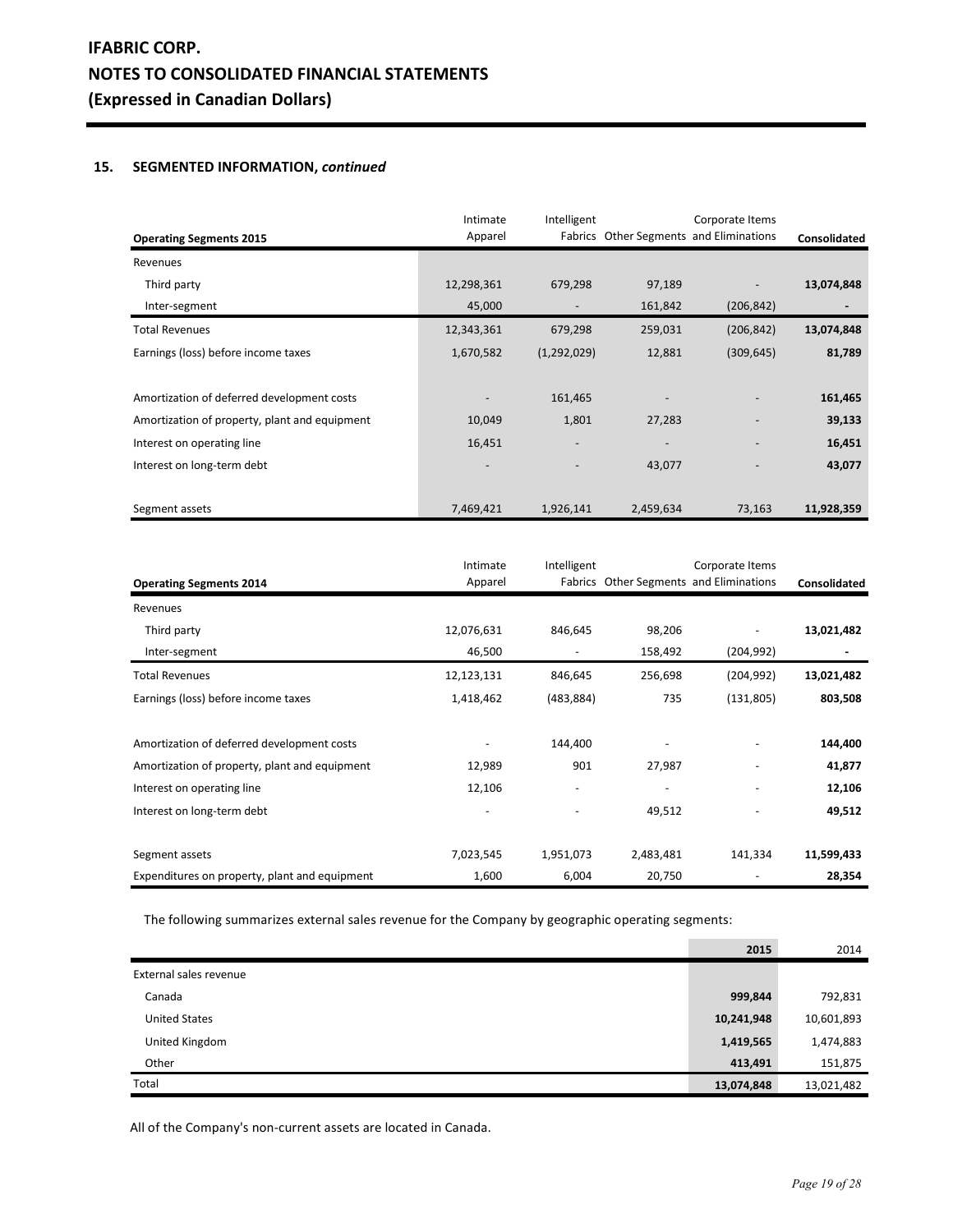## **16. SELLING, GENERAL AND ADMINISTRATIVE COSTS**

|                                  | 2015      | 2014      |
|----------------------------------|-----------|-----------|
| General and administrative costs | 4,196,094 | 3,386,905 |
| Selling costs                    | 1,846,259 | 2,041,162 |
|                                  | 6,042,353 | 5,428,068 |

General and administrative costs are primarily comprised of employee wages and short-term benefits, product design costs, office costs, regulatory costs, professional fees, and management and executive functions.

Selling costs are primarily comprised of commissions, royalties, advertising and promotional costs, distribution costs, and travel costs.

## **17. PERSONNEL EXPENSES**

|                                                       | 2015      | 2014      |
|-------------------------------------------------------|-----------|-----------|
| Wages, salaries and short-term benefits               | 2,247,295 | 1,837,712 |
| Management, professional, and directors' fees         | 436,252   | 336,250   |
| Share-based compensation                              | 462,982   | 236,447   |
|                                                       | 3,146,529 | 2,410,409 |
| Included in cost of sales                             | 137,404   | 147,431   |
| Included in selling, general and administrative costs | 2,546,143 | 2,026,531 |
| Included in share-based compensation                  | 462,982   | 236,447   |
|                                                       | 3,146,529 | 2,410,409 |

# **18. INCOME TAXES**

The provision for income taxes recorded in the financial statements differs from the amount which would be obtained by applying the statutory income tax rate of 26.5% (2014 - 26.5%) to the earnings for the year as follows:

 $\sim$ 

|                                           | 2015      | 2014     |
|-------------------------------------------|-----------|----------|
| Earnings for the year before income taxes | 81,789    | 803,508  |
| Tax expense on accounting earnings        | 21,700    | 212,900  |
| Tax effect of the following:              |           |          |
| Non-deductible share-based compensation   | 130.700   | 87,100   |
| Amortization of share issue costs         | (11, 100) | (52,700) |
| Items not deductible for tax purposes     | 15,000    | 11,900   |
| Tax rate changes and other                | 32,696    | 3,160    |
| Provision for income taxes                | 188,996   | 262,360  |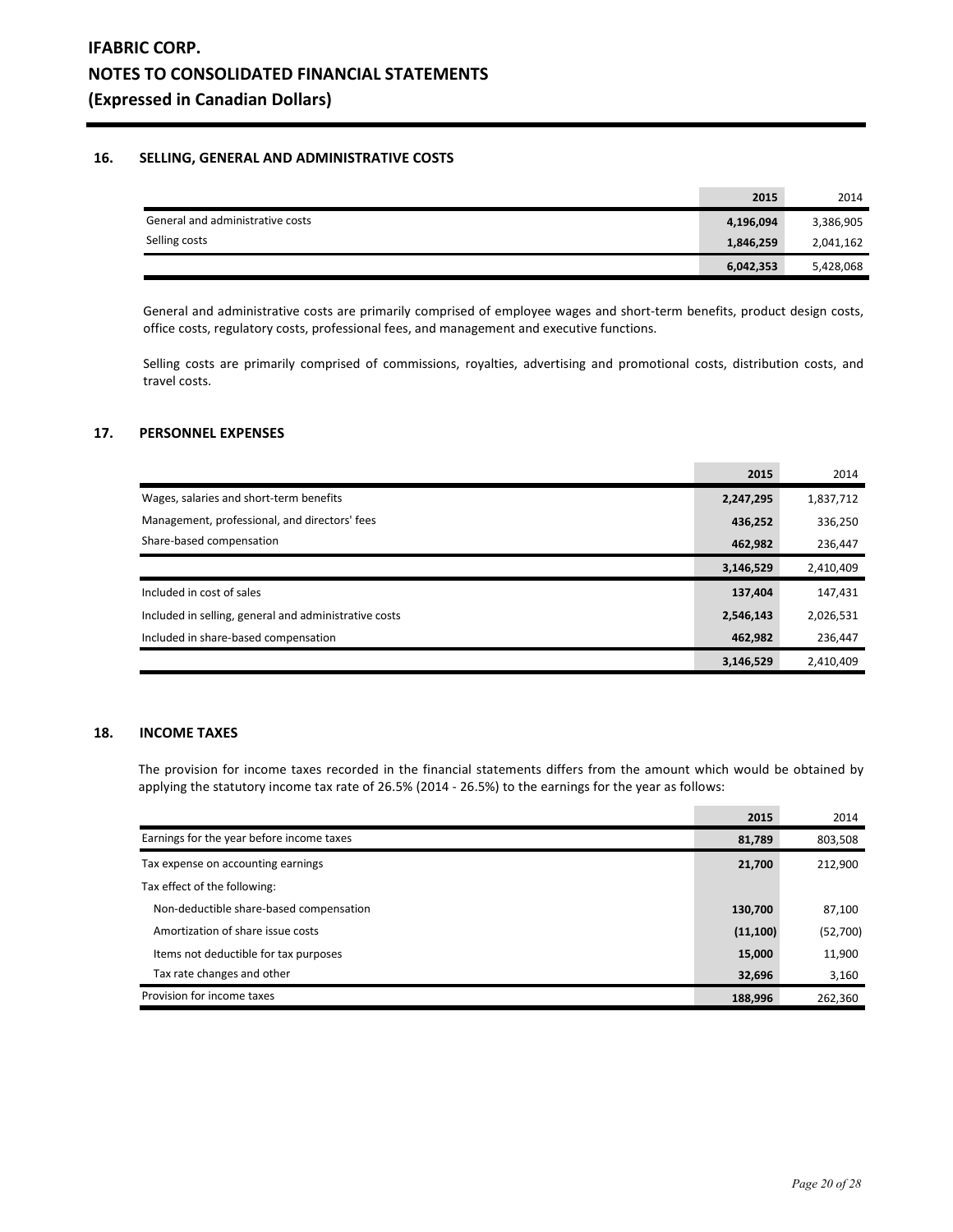# **19. EARNINGS (LOSS) PER SHARE**

Basic earnings (loss) per share is calculated using the weighted average number of shares outstanding during the year. Diluted earnings (loss) per share is calculated to reflect the dilutive effect of warrants and stock options outstanding. The calculation of basic and diluted earnings (loss) per share is based on net loss charged to retained earnings for the year ended September 30, 2015 of \$109,837 (earnings of \$542,214 for the year ended September 30, 2014). The number of shares used in the earnings (loss) per share calculation is as follows:

|                                                         | 2015           | 2014       |
|---------------------------------------------------------|----------------|------------|
| Weighted average number of shares outstanding - basic   | 25,896,216     | 25,777,821 |
| Dilutive effect of options                              | $\blacksquare$ | 1,316,719  |
| Dilutive effect of warrants                             |                | 822        |
| Weighted average number of shares outstanding - diluted | 25,896,216     | 27,095,362 |

For the year ended September 30, 2015, 1,720,000 options and 232,133 warrants were excluded from the calculation of diluted loss per share as these instruments were deemed to be anti-dilutive. For the year ended September 30, 2014, 150,000 options and 203,625 warrants were excluded from the calculation of diluted earnings per share as these instruments were deemed to be anti-dilutive.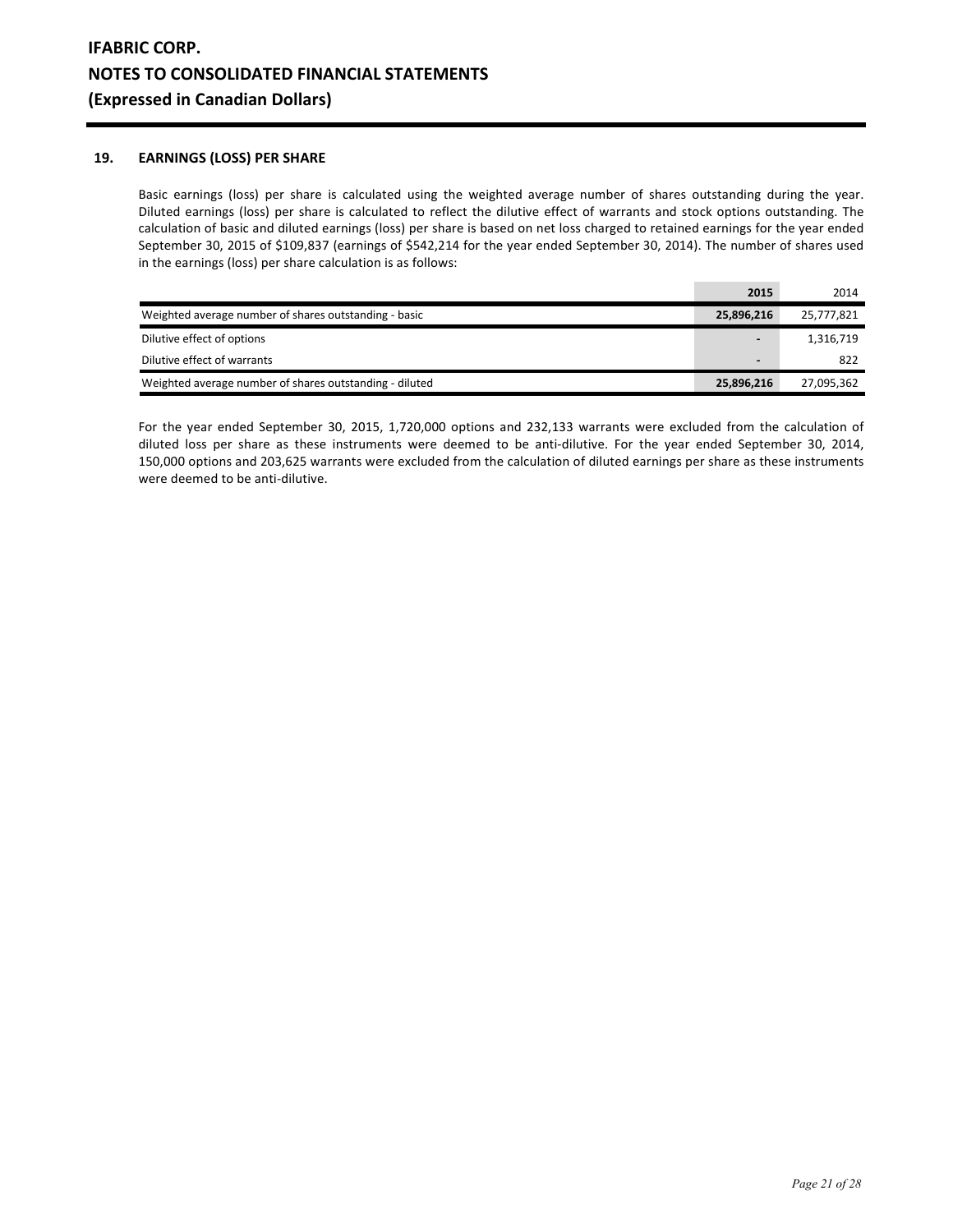## **20. CAPITAL STOCK**

## **(a) Authorized, Issued and Outstanding**

Authorized: Unlimited number of common shares

|                                                                                     | Number of<br>common shares | Common share<br>capital |
|-------------------------------------------------------------------------------------|----------------------------|-------------------------|
| Balance at September 30, 2013                                                       | 25,437,500                 | 1,978,987               |
| Private placement (i)                                                               | 407,250                    | 1,629,000               |
| Fair value of shareholder warrants issued on private placement (i)                  |                            | (579, 293)              |
| Share issuance costs - cash (i)                                                     |                            | (198, 712)              |
| Share issuance costs - fair value of agent warrants issued on private placement (i) |                            | (125, 568)              |
| Shares issued pursuant to excercise of stock options                                | 25,000                     | 10,000                  |
| Ascribed value credited to share capital on exercise of options                     |                            | 7,780                   |
| Balance at September 30, 2014                                                       | 25,869,750                 | 2,722,194               |
| Shares issued pursuant to excercise of stock options                                | 30,000                     | 12,000                  |
| Ascribed value credited to share capital on exercise of options                     |                            | 9,336                   |
| Balance at September 30, 2015                                                       | 25,899,750                 | 2,743,530               |

(i) On December 13, 2013, the Company closed an offering of equity comprising 407,250 units at a price per unit of \$4.00 for gross proceeds of \$1,629,000. Each unit consists of one common share and one half of one common share shareholder warrant. Each whole shareholder warrant entitles the holder to acquire one common share of iFabric, at an exercise price of \$5.25, and is exercisable for a period of 3 years from December 13, 2013.

 As compensation for the issue, the agent received a cash fee of 7% of the gross proceeds, totaling \$114,030, as well as 28,508 agent warrants. Each agent warrant entitles the holder to acquire one unit at an exercise price per unit of \$4.00. Each unit consists of one common share, and one half of one common share secondary agent warrant. Each whole secondary agent warrant entitles the holder to acquire one common share of iFabric, at an exercise price of \$5.25, and is exercisable for a period of 3 years from December 13, 2013.

The Company incurred \$84,682 in legal costs and disbursements in connection with the issue.

 The fair value of the shareholder warrants has been estimated by management at \$579,293 and the fair value of the agent warrants has been estimated by management at \$125,568 as of the date of the grant using the blackscholes pricing model with the following assumptions:

| Dividend yield             | 0.00%   |
|----------------------------|---------|
| <b>Expected volatility</b> | 133%    |
| Risk-free interest rate    | 1.19%   |
| <b>Expected maturity</b>   | 3 years |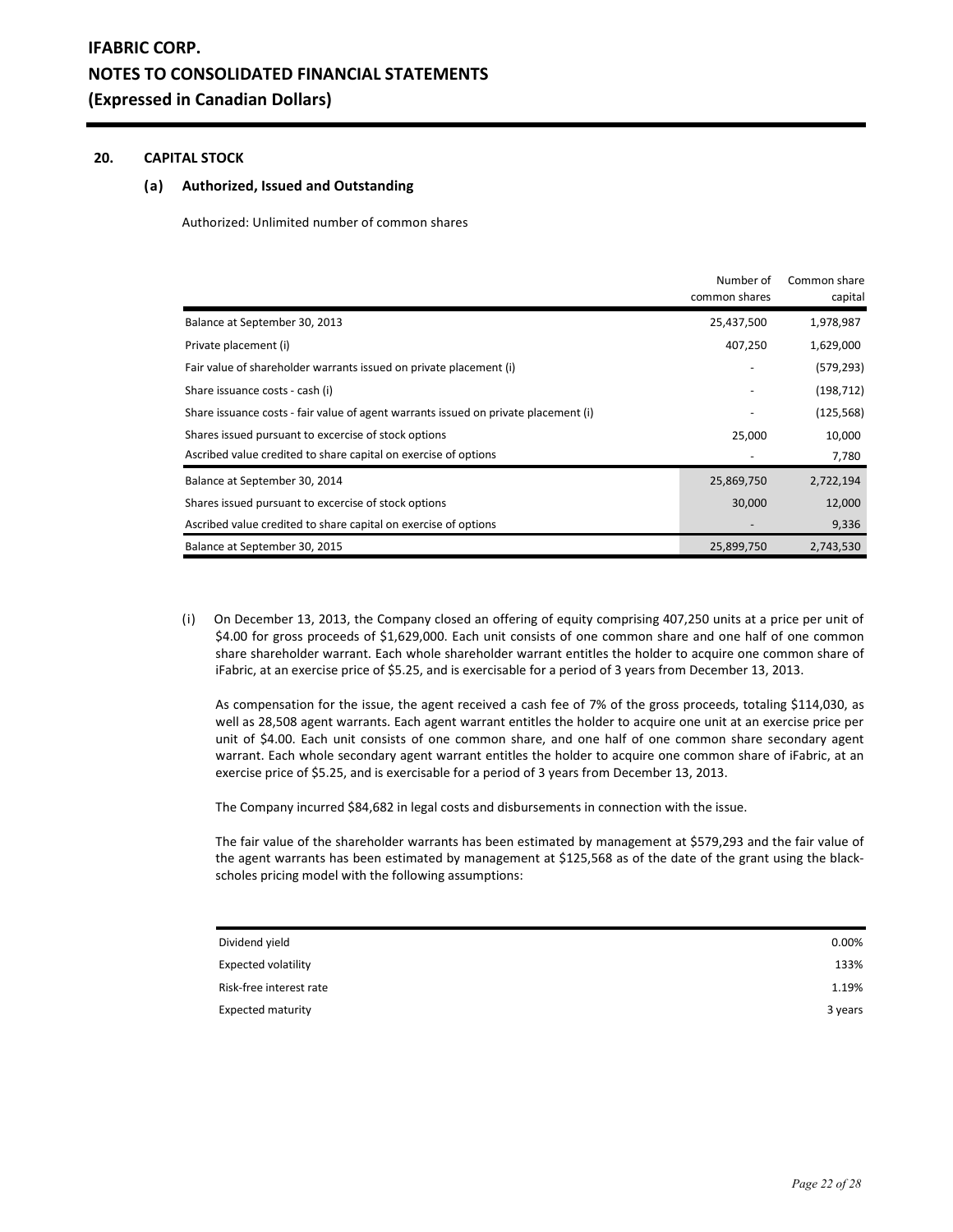## **20. CAPITAL STOCK,** *continued*

# **(b) Stock option plan**

The Company has reserved 10% of the issued and outstanding common shares for issuance under its stock option plan. The status of the Company's stock option plan is summarized as follows:

|                               | Number of stock<br>options | Weighted average<br>exercise price |
|-------------------------------|----------------------------|------------------------------------|
| Balance, September 30, 2013   | 1,525,000                  | 0.52                               |
| Granted, during the year (i)  | 150,000                    | 4.15                               |
| Exercised, during the year    | (25,000)                   | 0.40                               |
| Balance at September 30, 2014 | 1,650,000                  | 0.85                               |
| Granted, during the year (ii) | 100,000                    | 2.70                               |
| Exercised, during the year    | (30,000)                   | 0.40                               |
| Balance at September 30, 2015 | 1,720,000                  | 0.97                               |

As of September 30, 2015, the following options were outstanding and exercisable:

|                    | <b>Options Outsanding</b> |                     |                  | <b>Options Exercisable</b> |                                  |
|--------------------|---------------------------|---------------------|------------------|----------------------------|----------------------------------|
|                    |                           | Weighted<br>average |                  |                            |                                  |
|                    |                           | remaining           | Weighted         |                            | Weighted                         |
|                    | Number of stock           | contractual life    | average exercise |                            | Number of stock average exercise |
| Expiry date        | options                   | (years)             | price            | options                    | price                            |
| September 17, 2018 | 75,000                    | 2.96                | 2.90             | 75,000                     | 2.90                             |
| January 16, 2023   | 1,395,000                 | 7.29                | 0.40             | 1,270,000                  | 0.40                             |
| April 1, 2024      | 150,000                   | 8.50                | 4.15             | 50,000                     | 4.15                             |
| May 6, 2025        | 100,000                   | 9.60                | 2.70             | 100,000                    | 2.70                             |
|                    | 1,720,000                 | 7.34                | 0.97             | 1,495,000                  | 0.80                             |

(i) On April 1, 2014, the Company issued 150,000 stock options to employees. Each option entitles the holder to acquire one common share of the Company at a price of \$4.15, and is exercisable for a period of 10 years from the grant date. The options will vest in equal tranches after 1, 2, and 3 years from the date of the issue. Sharebased compensation expenses based on the fair value of the options had been estimated by management at \$588,240 as of the date of grant using the Black-Scholes pricing model with the following assumptions:

| Dividend yield             | 0.00%    |
|----------------------------|----------|
| <b>Expected volatility</b> | 118%     |
| Risk-free interest rate    | 2.45%    |
| <b>Expected maturity</b>   | 10 years |
|                            |          |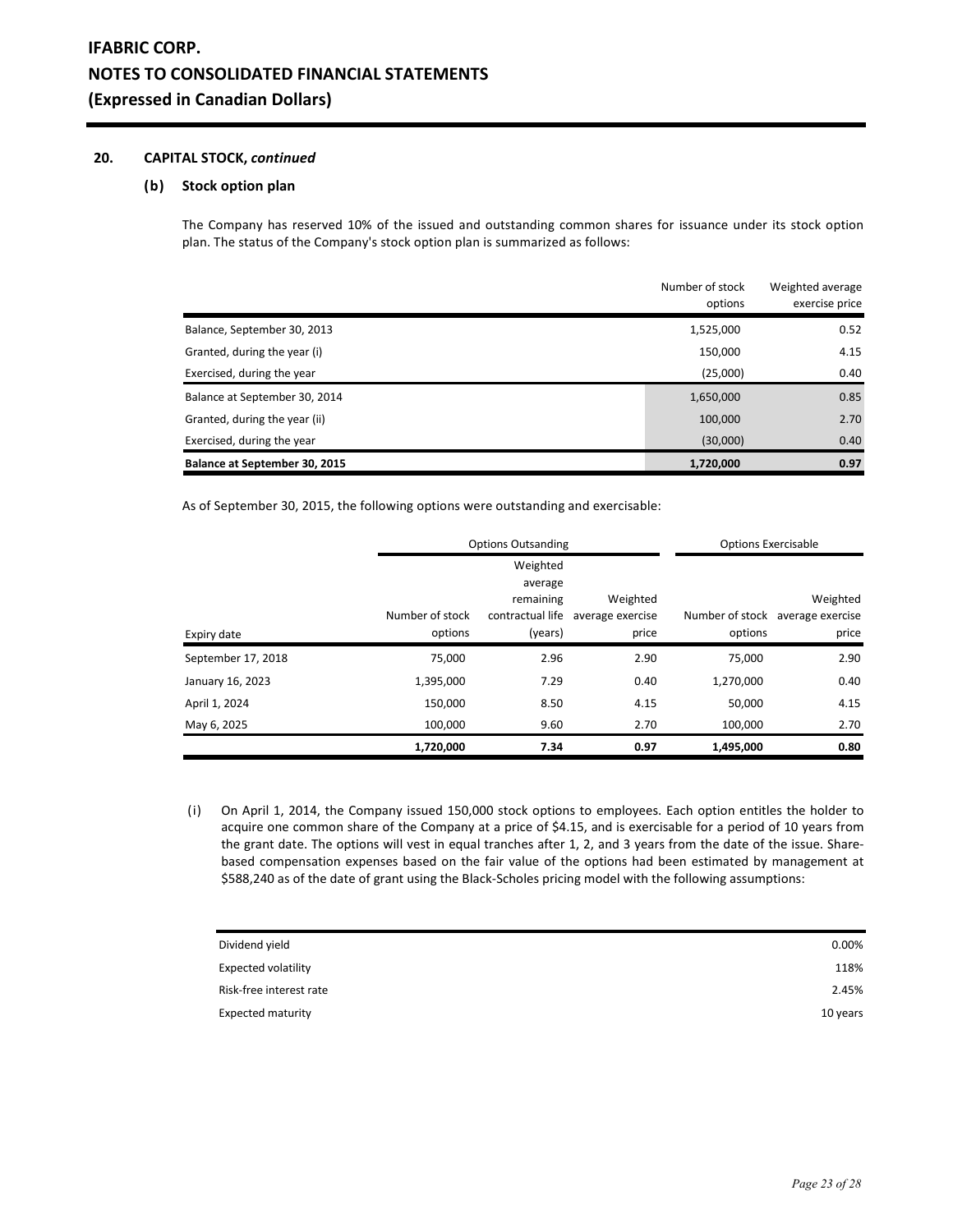## **20. CAPITAL STOCK, continued**

## **(b) Stock option plan,** *continued*

(ii) On May 6, 2015, 100,000 stock options were issued to a director of the Company. Each option entitles the holder to acquire one common share of the Company at a price of \$2.70 and is exercisable for a period of 10 years from the grant date. The options vest immediately. Share-based compensation expense based on the fair value of the options had been estimated at \$180,980 as of the date of the grant using the Black-Scholes pricing model with the following assumptions:

| Dividend yield             | 0.00%    |
|----------------------------|----------|
| <b>Expected volatility</b> | 58%      |
| Risk-free interest rate    | 1.73%    |
| <b>Expected maturity</b>   | 10 years |

# **(c) Warrants**

The following table summarizes warrants that have been issued, exercised, or expired during the years presented:

|                                                    |          | Weighted                   |
|----------------------------------------------------|----------|----------------------------|
|                                                    |          | Number of average exercise |
|                                                    | warrants | price                      |
| Balance, September 30, 2013                        |          |                            |
| Issued, during fiscal 2014 (note 20(a)(i))         | 232.133  | 5.10                       |
| Balance, September 30, 2014 and September 30, 2015 | 232,133  | 5.10                       |

The following table summarizes the warrants outstanding at September 30, 2015:

|                                   |          | Weighted                   |
|-----------------------------------|----------|----------------------------|
|                                   |          | Number of average exercise |
| Expiry date                       | warrants | price                      |
| December 13, 2016 (note 20(a)(i)) | 203,625  | 5.25                       |
| December 13, 2016 (note 20(a)(i)) | 28,508   | 4.00                       |
|                                   | 232,133  | 5.10                       |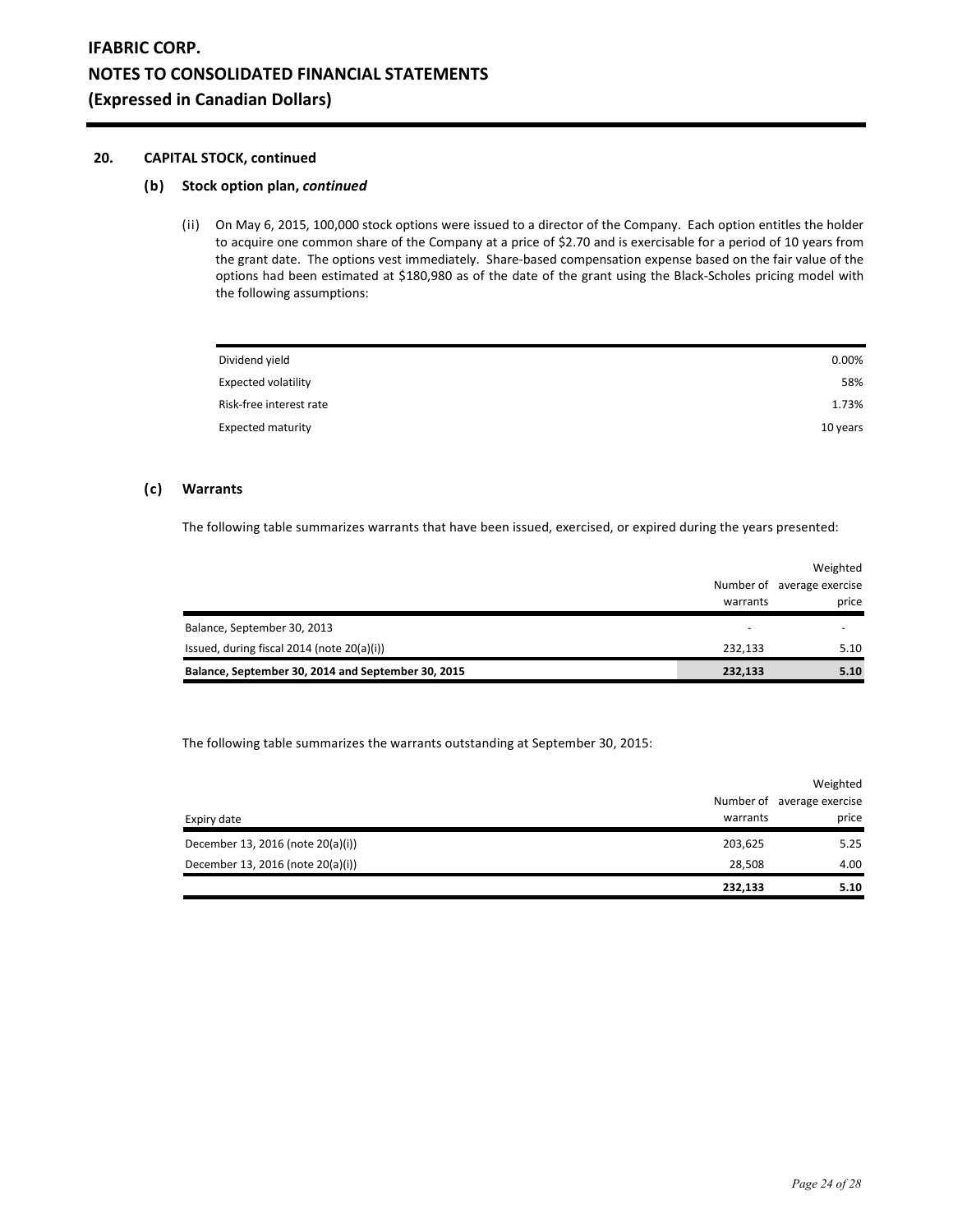## **21. COMMITMENTS**

(a) The Company's total commitments, under various operating leases and a property lease agreement exclusive of occupancy costs are as follows:

| 2016 | 138,749 |
|------|---------|
| 2017 | 137,359 |
| 2018 | 84,901  |
| 2019 | 4,351   |
|      | 365,360 |

- (b) The Company enters into foreign exchange forward contracts to manage the risks associated with exchange rate fluctuations. See note 7 for more information.
- (c) Effective October 17, 2011, the Company entered into an exclusive worldwide license agreement for the right to use trademarks in connection with the manufacture, marketing, sale and distribution of certain licensed products. During the initial license term, the Company is required to pay a monthly royalty of 9.5% on its net sales as defined in the agreement, on all products sold under the licensed marks. The initial license term is in effect until December 31, 2015 and may be renewed for an additional term of four years on the condition that certain performance goals as defined in the agreement are attained. As of the date of approval of these financial statements, the Company is in the process of negotiating terms for renewing this agreement. It is anticipated that a new agreement will be signed in January 2016.
- (d) Effective January 16, 2012, the Company entered into an exclusive license agreement for the right to use trademarks in connection with the manufacture, marketing, sale and distribution of certain licensed products. The licensed territory includes certain worldwide areas as specified in the agreement. During the initial license term, the Company is required to pay a monthly royalty of 9% on its net sales as defined in the agreement, on all products sold under the licensed marks. Minimum annual royalties have been established for the contract periods ending December 31, 2013, 2014, and 2015 in U.S. dollar amounts of \$144,000, \$279,000 and \$432,000 respectively. In addition, the Company is required to pay an advertising fee of 2%, payable semi-annually, on its net sales as defined in the agreement, for the promotion of the licensed products. The initial license term is in effect until December 31, 2015 and may be renewed for an additional term of three years on the condition that certain performance goals as defined in the agreement are attained. As of the date of approval of these financial statements, the Company is in the process of negotiating terms for renewing this agreement. It is anticipated that a new agreement will be signed in January 2016.
- (e) Effective January 1, 2015, the Company entered into a worldwide license agreement for the right to use trademarks in connection with the manufacture, marketing, sale and distribution of certain licensed products. During the license term, the Company is required to pay a quarterly royalty on its net sales as defined in the agreement, on all products sold under the licensed marks. The effective royalty rates vary depending on the distribution channel and range from 4-10%. Minimum annual royalties have been established for the contract periods ending December 31, 2015, 2016, 2017, and 2018 in U.S. dollar amounts of \$131,000, \$190,000, \$288,000, and \$368,000, respectively. In addition, the Company is required to pay an advertising fee of 1-2%, depending on the distribution channel, payable quarterly, on its net sales as defined in the agreement, for promotion of the licensed products. The license term is in effect until December 31, 2018.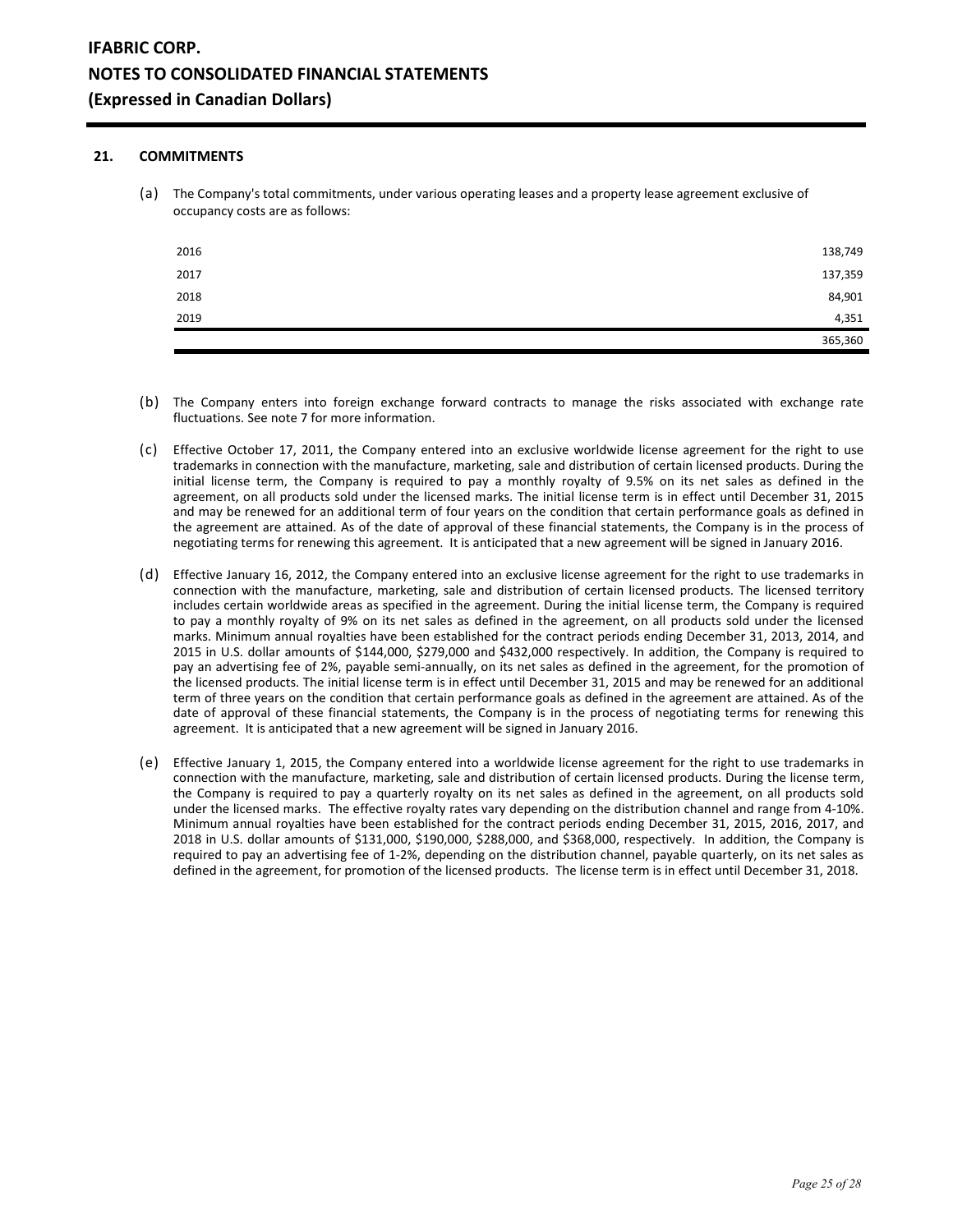## **22. RELATED PARTY TRANSACTIONS**

(a) Key management personnel of the Company are those individuals having authority and responsibility for planning, directing, and controlling the activities of the Company, including members of the Company's Board of Directors. The Company considers key management to be the Company's Board of Directors, which includes three executive officers of the Company.

Remuneration of key management personnel of the Company was as follows:

|                                                                                      | 2015    | 2014    |
|--------------------------------------------------------------------------------------|---------|---------|
| Salaries, management and professional fees, directors' fees, and short-term benefits | 581,951 | 610,159 |
| Share-based compensation                                                             | 180.980 | 43.927  |
|                                                                                      | 762.931 | 654.086 |

- (b) Included in selling, general and administrative costs are management fees in the amount of \$30,000 (2014 \$31,000) paid to a company controlled by a director of one of the Company's subsidiaries.
- (c) Included in revenue is rental income earned in the amount of \$35,841 (2014 \$31,858) from a company controlled by a director of one of the Company's subsidiaries.
- (d) Included in accounts payable and accrued liabilities is an amount of \$15,000 (September 30, 2014 \$45,000) due to directors and key management personnel of the Company in respect of unpaid fees.

## **23. FINANCIAL RISK MANAGEMENT**

#### **Credit risk**

Credit risk arises from the potential that a counter party will fail to perform its obligations. The Company routinely assesses the financial strength of its customers to mitigate its exposure to credit risk. Approximately 36% of the Company's total sales are to two customers (2014 - 28% of sales were to two customers). At September 30, 2015, four customers accounted for 49% (September 30, 2014 - four customers accounted for 52%) of the Company's accounts receivable.

In order to mitigate its credit risk, the Company insures its trade accounts receivable with Chartis Insurance Company of Canada based on specific or discretionary credit limits, dependant on the level of amounts outstanding from individual customers at that time. At the financial year end, no claims were pending under this policy.

The Company's maximum exposure to credit risk is \$2,143,066 (2014 - \$2,042,179). Included in selling, general and administrative costs are bad debts of \$14,507 (2014 - \$516) expensed during the year.

The aging of trade accounts receivable is as follows:

|               | September 30,<br>2015 | September 30,<br>2014 |
|---------------|-----------------------|-----------------------|
| $0 - 30$ days | 1,130,465             | 841,522               |
| 31 - 60 days  | 772,148               | 794,275               |
| 61 - 90 days  | 166,060               | 333,044               |
| $90 + days$   | 151,603               | 279,638               |
|               | 2,220,276             | 2,248,479             |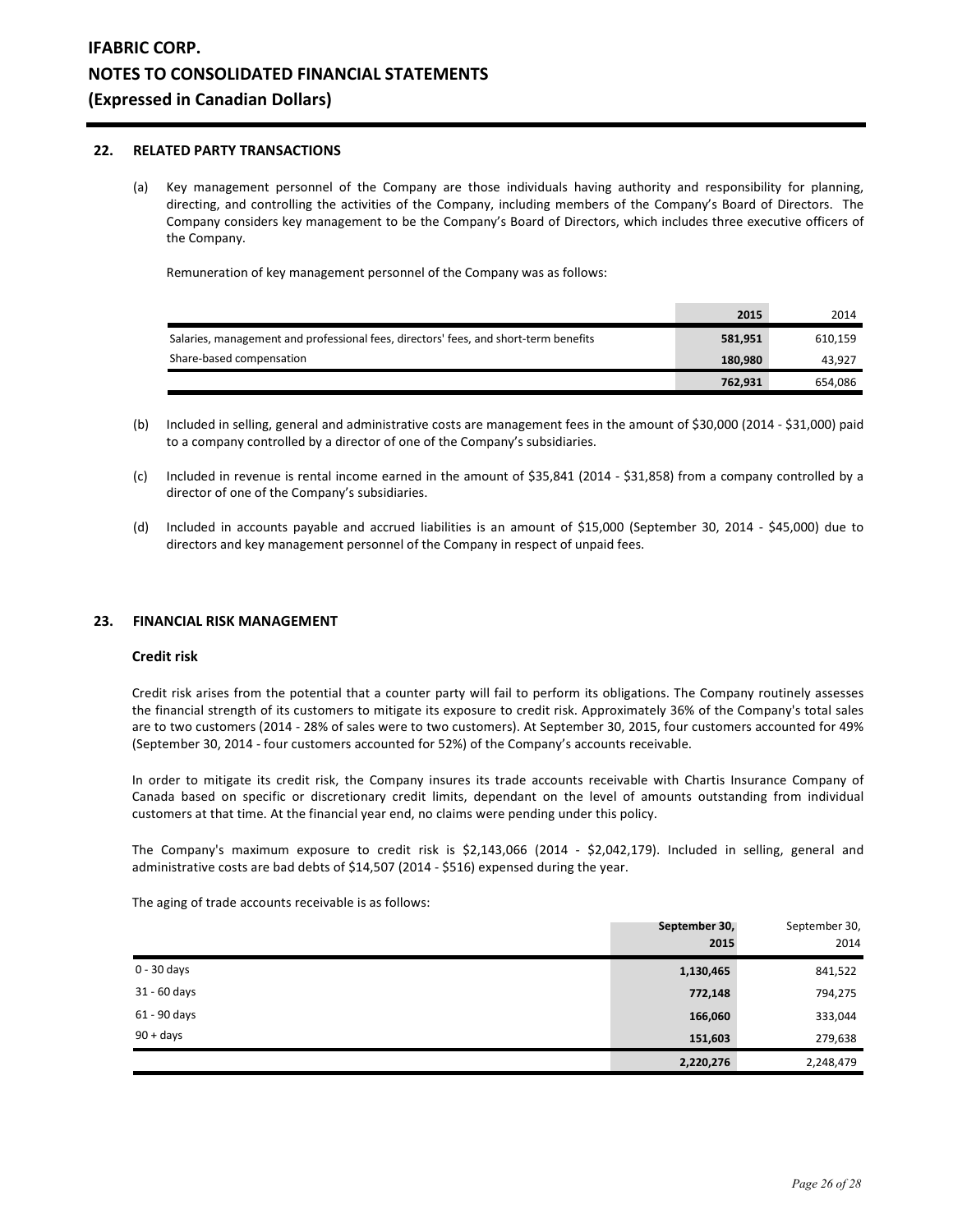## **23. FINANCIAL RISK MANAGEMENT,** *continued*

### **Liquidity risk**

Liquidity risk is the risk that the Company will encounter difficulties in meeting its obligations associated with its financial liabilities. The Company is exposed to this risk mainly with respect to its bank indebtedness, accounts payable and accrued liabilities, income taxes payable, related party loans, and bank loan payable. The Company reduces its exposure to liquidity risk by ensuring that it documents when authorized payments become due, maintains an adequate line of credit to pay trade creditors and repays long term debt interest and principal as it becomes due using cash generated from operations.

### **Market risk**

Market risk is the risk that the fair value or future cash flows of a financial instrument will fluctuate because of changes in market prices. Market risk comprises three types of risk: currency risk, interest rate risk and other price risk. The Company is exposed to currency risk and interest rate risk.

#### **Currency risk**

The Company conducts certain of its operations in USD and GBP. The Company manages its currency risk with foreign exchange forward contracts (see note 7). The following balances were included in the financial statements:

| <b>USD</b>                                       | September 30,<br>2015 | September 30,<br>2014 |
|--------------------------------------------------|-----------------------|-----------------------|
| Cash                                             | 452,183               | 731,134               |
| Accounts receivable                              | 1,202,225             | 1,605,269             |
| Accounts payable and accrued liabilities         | (921, 758)            | (921, 642)            |
| Prepaid expenses and deposits                    | 201,700               | 189,973               |
| Foreign exchange forward contract margin deposit | 60,000                | 100,000               |
|                                                  | 994,350               | 1,704,734             |

| <b>GBP</b>                               | September 30,<br>2015 | September 30,<br>2014 |
|------------------------------------------|-----------------------|-----------------------|
| Cash                                     | 58,699                | 88,825                |
| Accounts receivable                      | 216,976               | 182,183               |
| Accounts payable and accrued liabilities | (89, 424)             | (20, 204)             |
|                                          | 186,251               | 250,804               |

The Company has performed a sensitivity analysis on its foreign currency denominated financial instruments. The effect of a 5% strengthening (weakening) of the USD as at September 30, 2015, in relation to the net amount of USD-denominated currency balances, would have resulted in a gain (loss) of approximately \$24,000 recognized in net earnings (loss) for 2015, all other variables held constant. The effect of a 5% strengthening (weakening) of the GBP as at September 30, 2015, in relation to the net amount of GBP-denominated currency balances, would result in a gain (loss) of approximately \$9,000 recognized in net earnings (loss) for 2015, all other variables held constant.

#### **Interest rate risk**

Interest rate risk is the risk that the fair value or future cash flows of a financial instrument will fluctuate due to changes in market interest rates. The Company is exposed to interest rate risk on its secured bank loan and its bank operating line, which bear interest at floating rates, since changes in market rates can cause fluctuations in cash flows.

The Company has performed a sensitivity analysis on its interest rate risk. The effect of a 1% decrease (increase) in the average interest rate paid during the year, would have resulted in a gain (loss) of approximately \$10,000 recognized in net earnings (loss) for 2015, all other variables held constant.